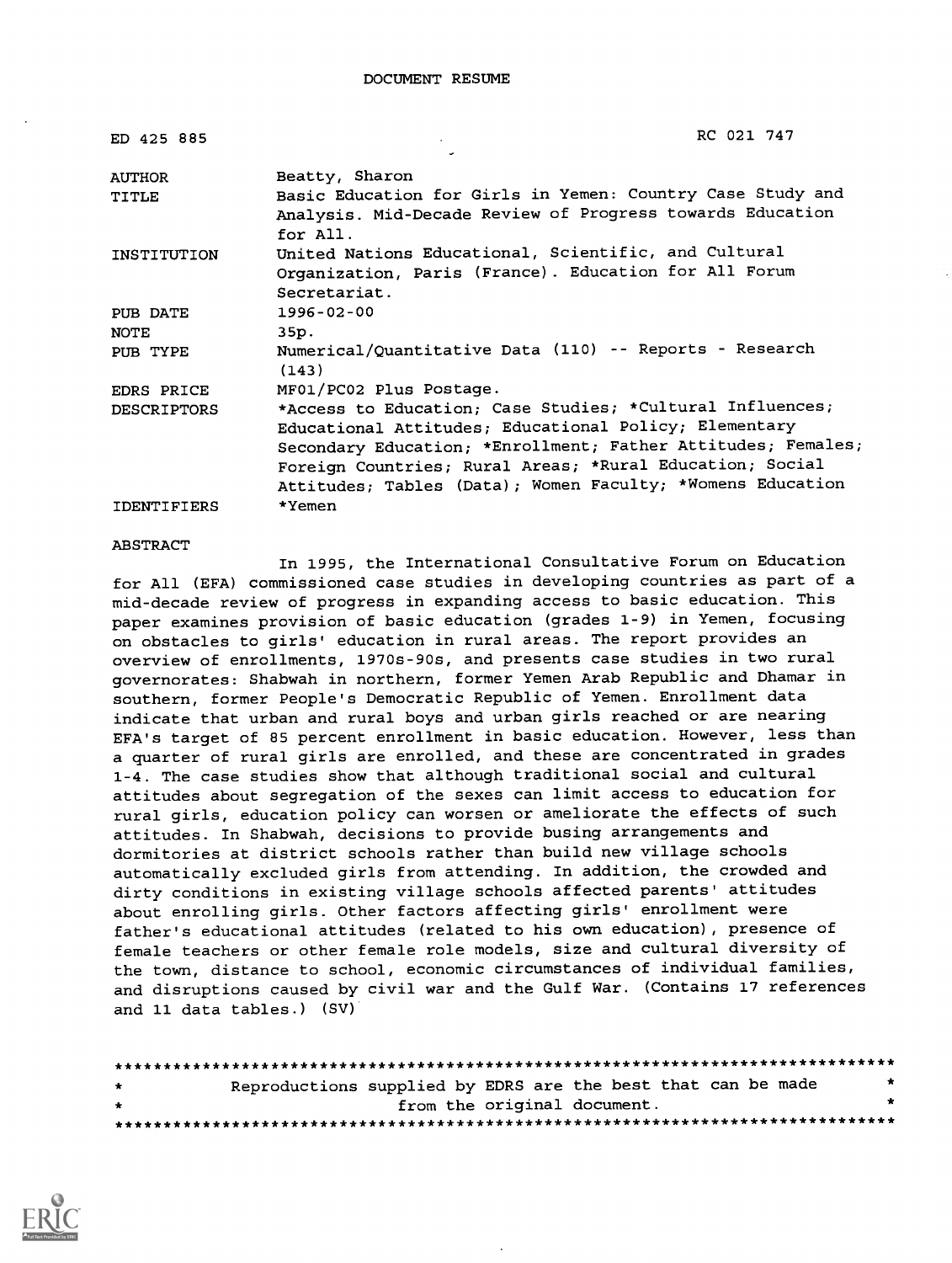oo  $\vec{\omega}$  .

## MID-DECADE REVIEW OF PROGRESS TOWARDS EDUCATION FOR ALL

## CASE STUDY

## YEMEN

U.S. DEPARTMENT OF EDUCATION<br>Office of Educational Research and Improvement<br>EDUCATIONAL RESOURCES INFORMATION **EDUCATIONAL RESOURCES INFORMATIONAL CENTER (ERIC)**<br>CENTER (ERIC) received from thas been reproduced as<br>received from the person or organization<br>originating it.

0 Minor changes have been made to improve reproduction quality.

Points of view or opinions stated in this document do not necessarily represent official OERI position or policy.

PERMISSION TO REPRODUCE AND DISSEMINATE THIS MATERIAL HAS BEEN GRANTED BY

тинес

TO THE EDUCATIONAL RESOURCES **INFORMATION CENTER (ERIC)** 

INTERNATIONAL CONSULTATIVE FORUM ON EDUCATION FOR ALL

BEST COPYAVAILABLE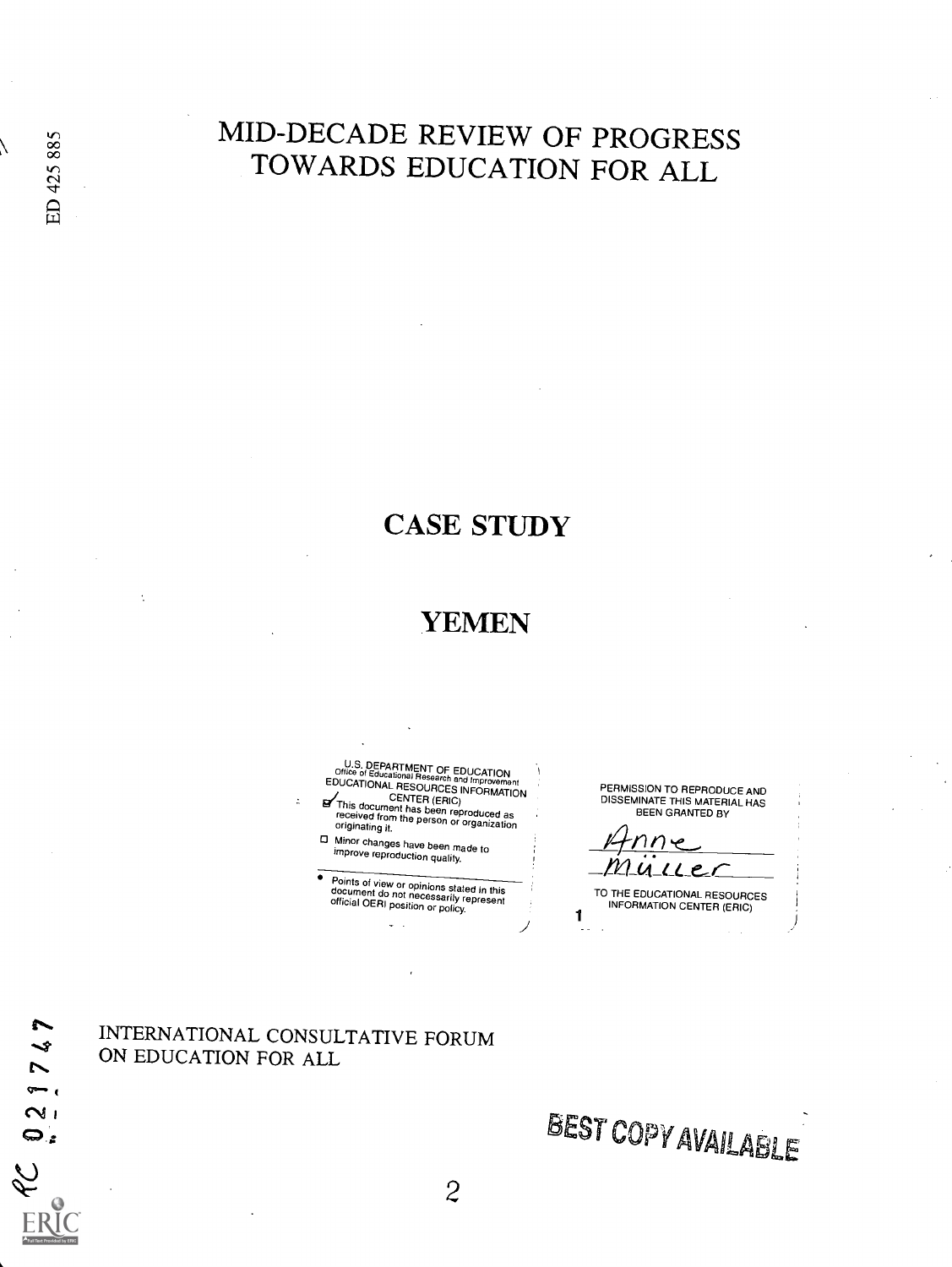### FOREWORD

Five years after the World Conference on Education for All in Jomtien, Thailand 1990, the International Consultative Forum on Education for All (the EFA Forum) undertook a review of how far countries have come in their eff

This stocktaking of progress was done by various means. It drew on statistics and reports done by ministries of education all over the world. To complement these governmental reports, the EFA Forum asked a number of independent researchers in developing countries to provide a more in-depth view of Education for All in their countries.

From among these case studies on interesting experiences in providing basic education, we have selected a few for publication. For example, these studies look at the challenges of getting girls to stay in school and complete their primary education even though they are needed in the household economy or the school environment is geared to boys;<br>efforts to provide education in emergency situations due to war and conflict; and the<br>provision of education in the mother tongue of the case studies deal with some of the current issues in basic education worldwide, and they shed light on the varying conditions in which basic education takes place. The approach and perspective vary between the studies, reflecting the diversity of the actors involved in EFA. We hope you will find these studies interesting reading.

The authors of the case studies have been selected and contracted by field offices of UNDP, UNICEF and UNESCO. These offices also proposed the themes of the studies. The EFA Forum Secretariat wishes to extend its thanks to have provided efficient assistance in carrying out these case studies.

These case studies are written by independent researchers and consultants. The views expressed on policies, programmes and projects are those of the authors and do not necessarily represent the views of the EFA Forum.

Final editing was done by the Secretariat of the EFA Forum.

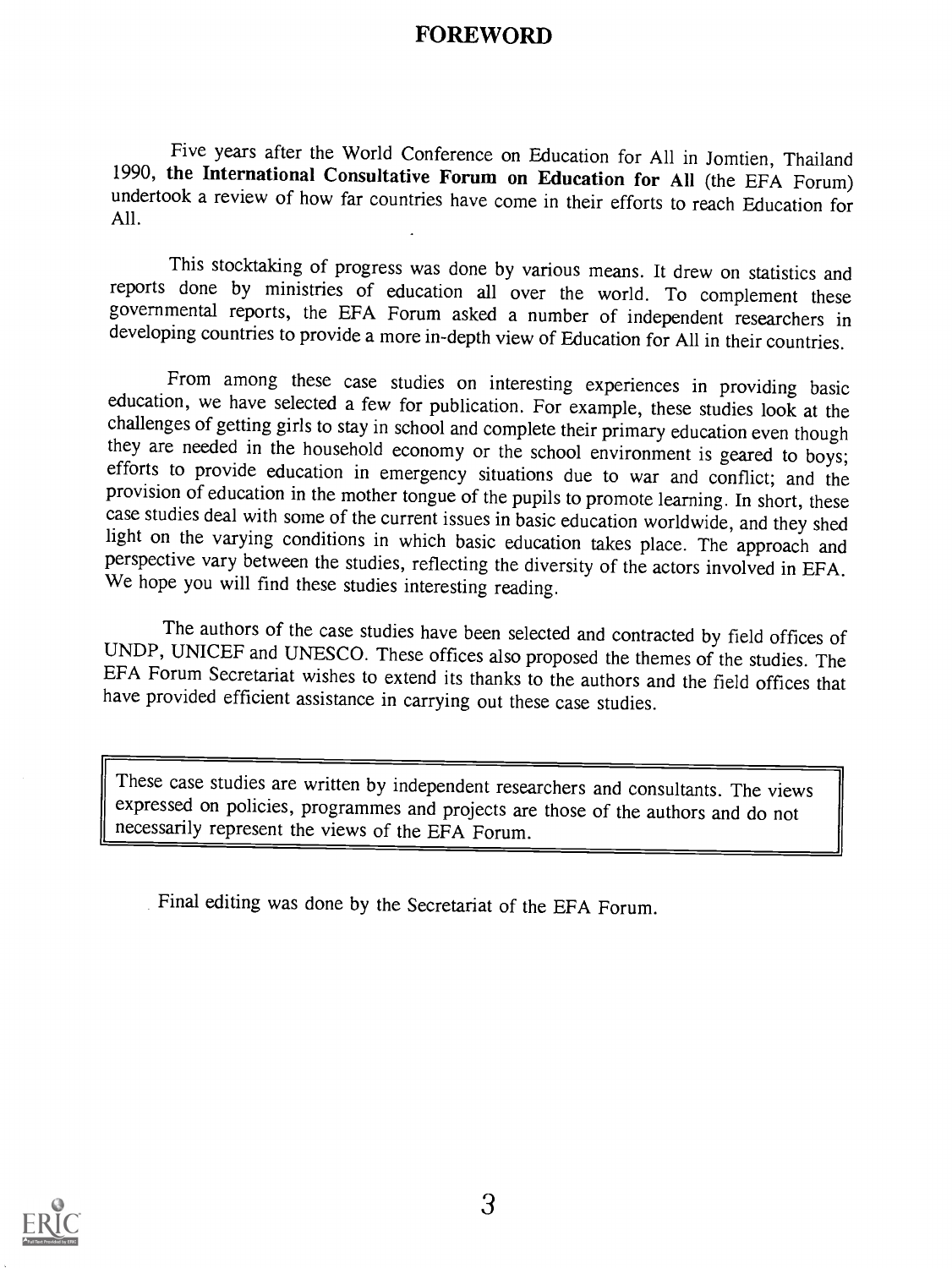# BASIC EDUCATION FOR GIRLS IN YEMEN COUNTRY CASE STUDY AND ANALYSIS

 $\bar{\beta}$ 

Mid-Decade Review of Education for All

submitted to UNDP February 1996

> Sharon Beatty Consultant



4

 $\ddot{\phantom{a}}$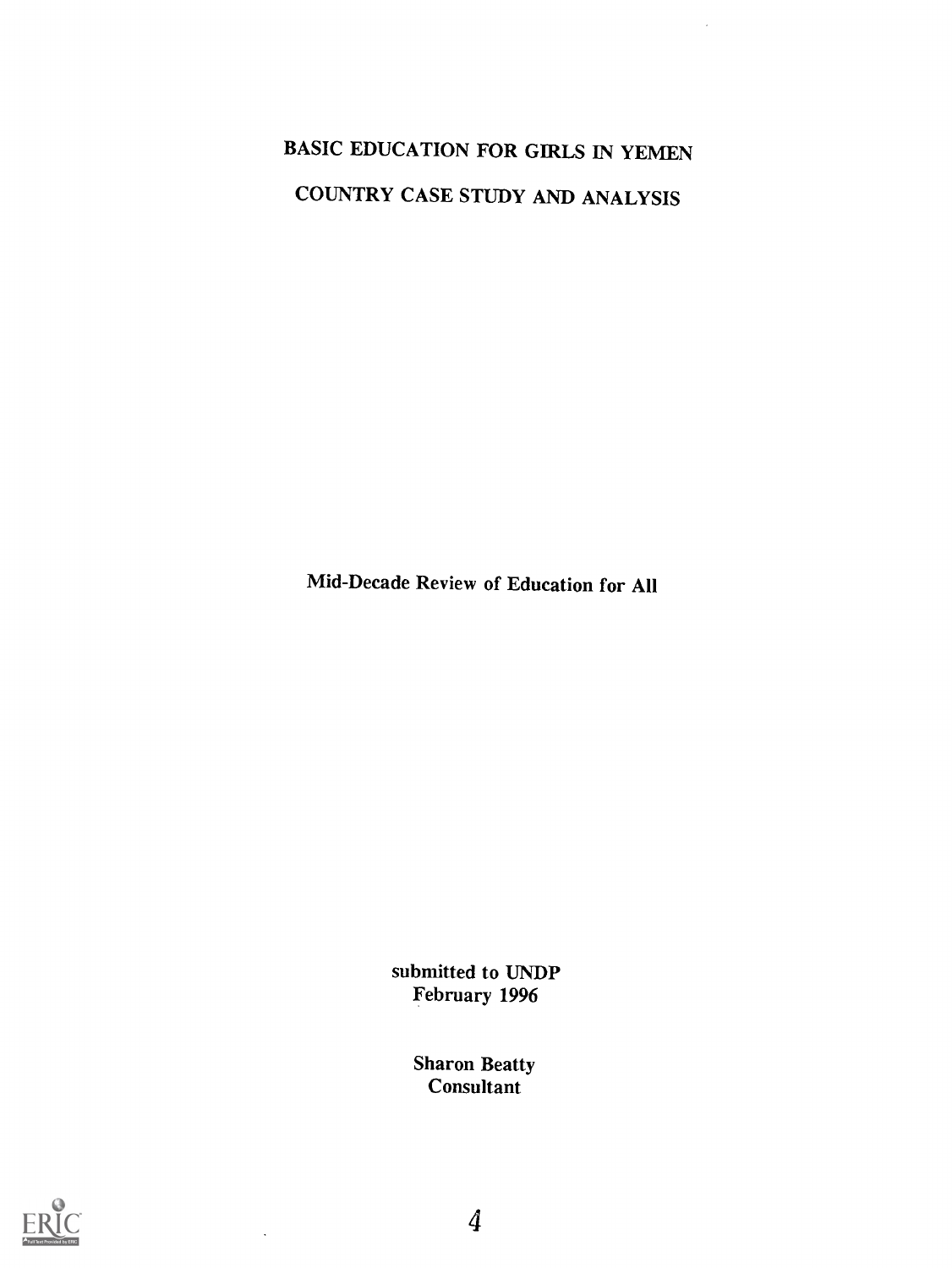## TABLE OF CONTENTS

|     | CHAPTER ONE - BASIC EDUCATION IN YEMEN                                 |
|-----|------------------------------------------------------------------------|
| 1.1 |                                                                        |
| 1.2 |                                                                        |
| 1.3 |                                                                        |
| 1.4 |                                                                        |
|     | CHAPTER TWO - SHABWAH GOVERNORATE CASE STUDY                           |
| 2.1 |                                                                        |
| 2.2 |                                                                        |
| 2.3 | Assessment of Basic Education in Shabwah 14                            |
|     | CHAPTER THREE - DHAMAR GOVERNORATE CASE STUDY                          |
| 3.1 |                                                                        |
| 3.2 |                                                                        |
| 3.3 | Interviews (officials of the Higher Institute for Teacher Training) 18 |
| 3.4 | Interviews (officials of the Office of Education) 19                   |
| 3.5 |                                                                        |
| 3.6 |                                                                        |
| 3.7 |                                                                        |
|     | CHAPTER FOUR - SUMMARY AND CONCLUSIONS 32                              |
|     |                                                                        |
|     |                                                                        |



 $\sim 10^{-1}$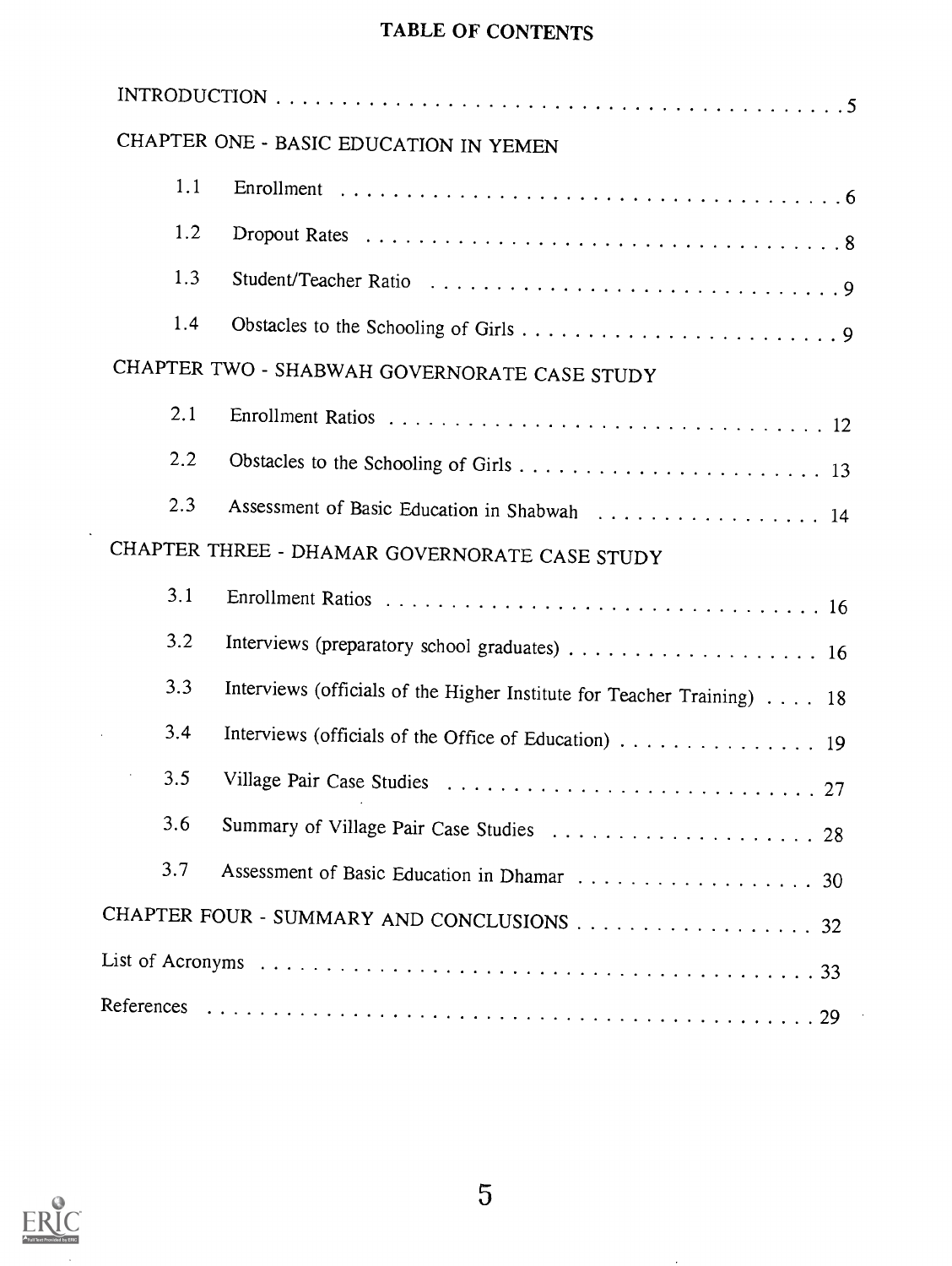#### INTRODUCTION

In its National Population Strategy for 1990-2000, Yemen set forth two educational goals. These were:

- to expand access to basic education to reach a gross enrollment ratio of 85% or more for the relevant school age population
- to reduce the illiteracy rate to less than 30% among men, and 50% among women (Central Statistical Organization-CSO, 1991)

The present study will concentrate on the first of these two goals.

In order to reach its EFA targets, the government in Yemen must undertake a serious examination of the issue of girls' education, which has traditionally lagged far behind that of boys and poses the greatest challenge to any attempt to expand access. Until present, there have been no concerted efforts or effective attempts at the government level to target rural girls. The main focus of this stud given, whilst chapters Two and Three offer two contrasting case studies of basic education<br>in a northern (former Yemen Arab Republic - YAR) and southern (former People's Democratic Republic of Yemen -PDRY) governorate. A summary and conclusions are given in Chapter Four.

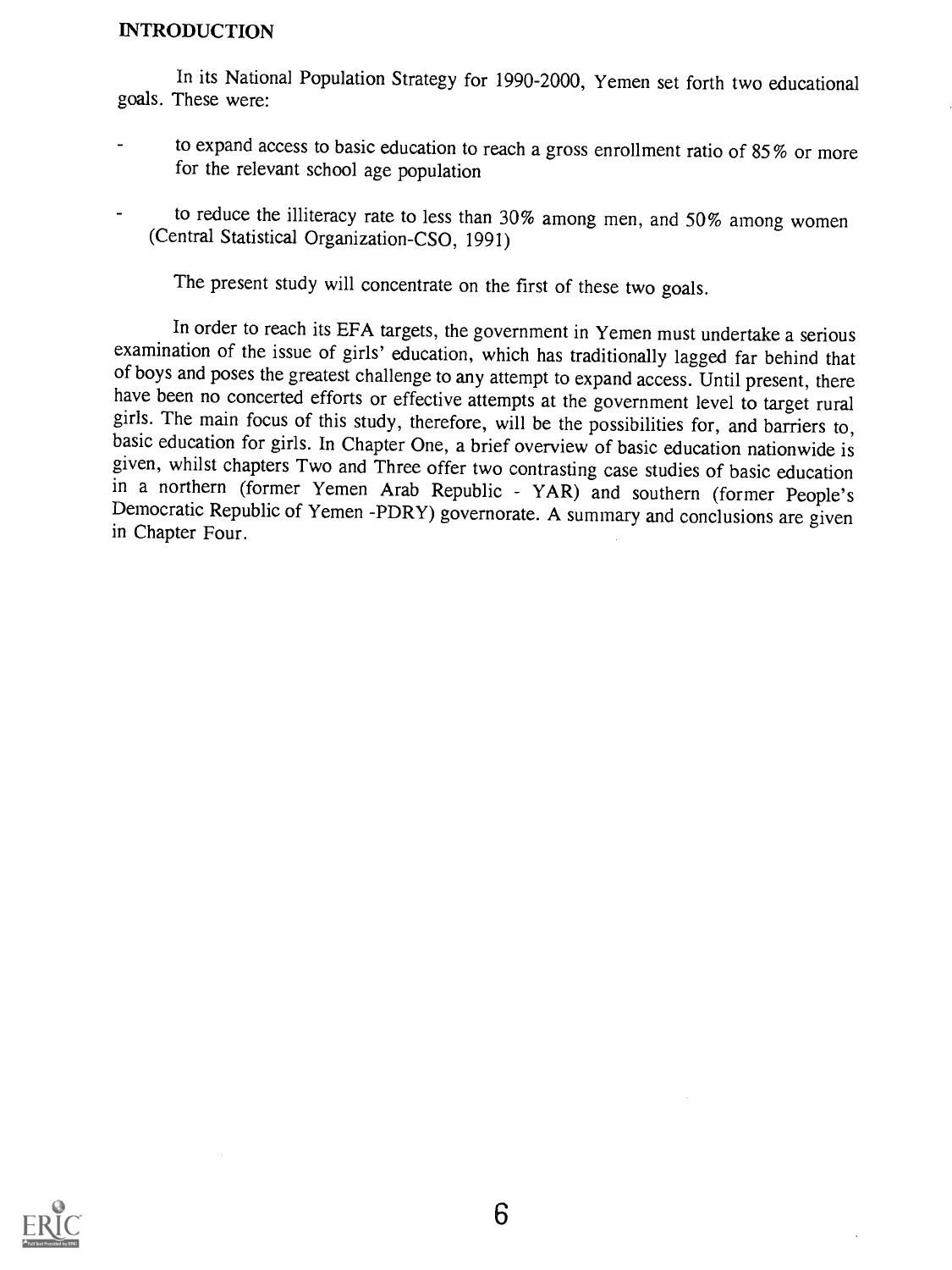#### CHAPTER ONE - BASIC EDUCATION IN YEMEN

Basic Education in Yemen is defined as grades one to nine, i.e. primary school (grades 1-6) and preparatory school (grades 7-9). These references will be used throughout the study. The official basic education age-group is 6-15 years old (CSO, July 1995).

#### 1.1 Enrollment

Yemen faces an enormous task in expanding the gross enrollment ratio in basic education to reach the target of 85% by the year 2000. One of the reasons for this is the rapid rate of population growth, estimated by the Population Census in 1994 at 3.7% per year. In the same year, the total population was estimated at 14,561,330, a figure which has already exceeded the projection for 1998 (CSO, April 1995). Approximately 29.5% of this number fall in the 6-15 age-group. The fo and enrollment ratios are based on 1990/91 official statistics, taking into account that there has been no significant change in the population age structure during the past decade.

|                                                    | 1990/91   | 1994/95   | <b>Net Change</b> |
|----------------------------------------------------|-----------|-----------|-------------------|
| <b>Total Population 6-15</b>                       | 3,330,260 | 4,295,592 | 965,332           |
| Male                                               | 1,737,430 | 2,147,796 | 410,366           |
| Female                                             | 1,593,830 | 2,147,796 | 553,966           |
| <b>Total Students in Basic</b><br><b>Education</b> | 1,885,215 | 2,500,471 | 615,256           |
| Male                                               | 1,409,431 | 1,789,067 | 3,796,636         |
| Female                                             | 475,784   | 711,404   | 235,620           |
| <b>Gross Enrollment Ratio</b>                      | 0.567     | 0.595     | 2.8%              |
| Male                                               | 0.811     | 0.833     | 2.2%              |
| Female                                             | 0.299     | 0.331     | 3.2%              |

Table 1. Primary education enrollment per sex 1990/91 and 1994/95 (in numbers)

(data derived from MoE 1995; CSO 1992; CSO 1995)

The table shows that there have been slight improvements in male and female enrollment ratios for primary grades 1-6 since 1990/91, with enrollments keeping just ahead of population growth. Nonetheless, the rate at which gains are being made is slowing down if one compares these figures to those up to 1990. If this trend continues, population growth will continue to out pace the rate at which gains are made for the foreseeable future.

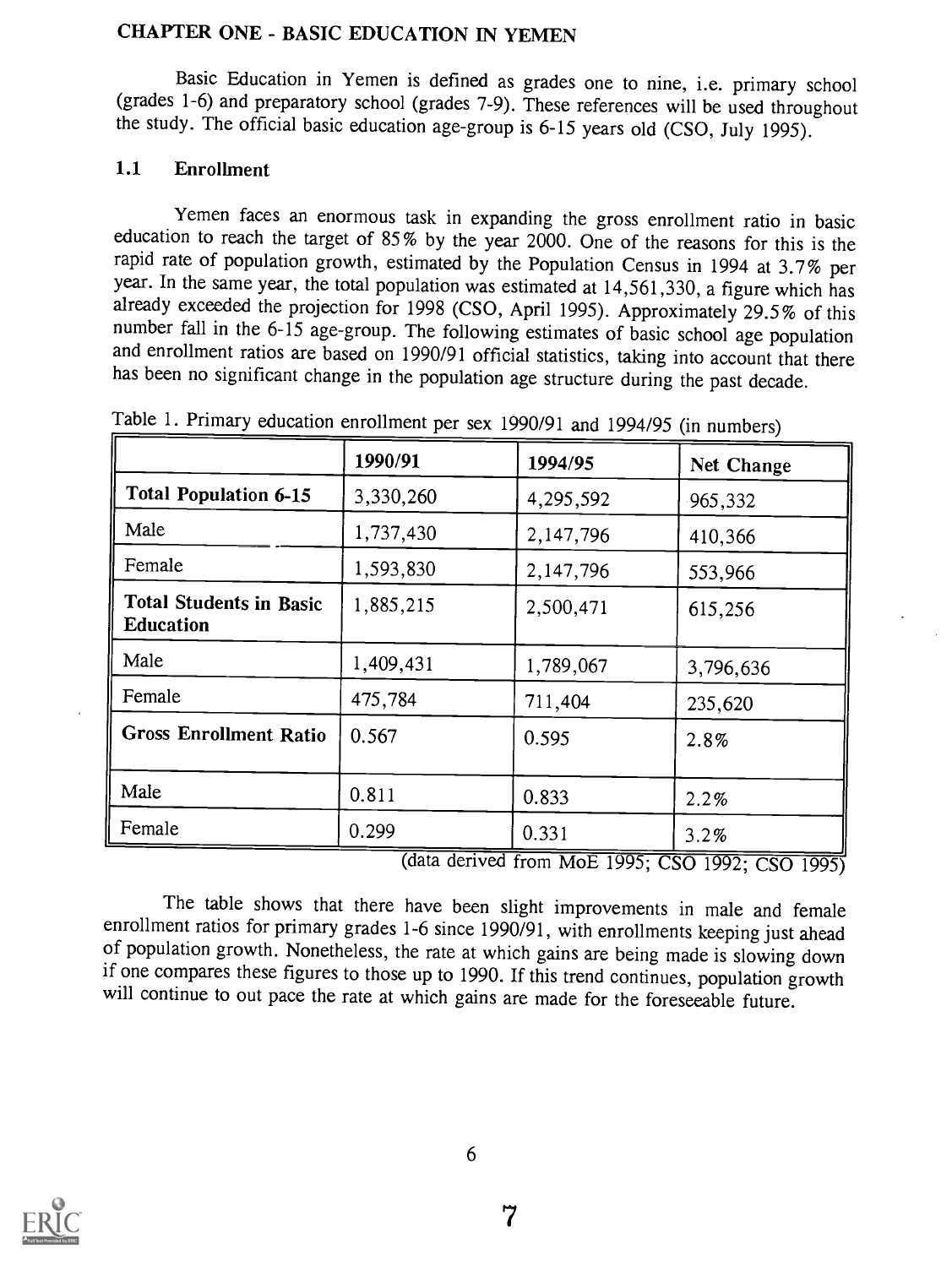| Year    | <b>Former YAR</b>    |            | Former<br><b>PDRY</b> |            |
|---------|----------------------|------------|-----------------------|------------|
|         | total no<br>students | % increase | total no<br>students  | % increase |
| 1970/71 | 88,217               |            | 129,346               |            |
| 1975/76 | 252,075              | 186%       | 203,618               | 57%        |
| 1980/81 | 414,273              | 64%        | 185,191               | $-9%$      |
| 1985/86 | 907,470              | 119%       | 238,394               | 29%        |
| 1990/91 | 1,286,154            | 42%        | 306,044               | 28%        |

Table 2. Increase in primary school enrollments from 1970/71 to 1994/95 (percentage)

(data derived from: MoE 1995;WB 1992)

From Table 3., one can see that the proportion of female students has climbed more or less steadily. In the governorates of the former PDRY, the greatest gains were made in the 1970s and in the governorates of the YAR, these were made in the 1980s. In the 1990s, however, gains in primary school enrollment have slowed to 2.1%. Progress at preparatory school level (grades 7-9) has been more impressive, with a healthy  $9.2\%$ .

Table 3. Enrollment of girls as a proportion of total enrollments between 1970/71 and 1994/95

|         | <b>Former YAR</b>                 |             | <b>Former PDRY</b>      |            |
|---------|-----------------------------------|-------------|-------------------------|------------|
| Year    | Proportion<br>(Primary)           | % Increase  | Proportion<br>(Primary) | % Increase |
| 1970/71 | 0.09                              |             | 0.2                     |            |
| 1975/76 | 0.11                              | $2\%$       | 0.33                    | 13%        |
| 1980/81 | 0.13                              | 2%          | 0.3                     | $-3\%$     |
| 1985/86 | 0.2                               | 7%          | 0.31                    | $1\%$      |
| 1990/91 | 0.25                              | 5%          | 0.34                    | $3\%$      |
|         | <b>ROY</b> combined<br>statistics |             |                         |            |
| 1990/91 | 0.266                             | Primary     |                         |            |
| 1990/95 | 0.287                             | 2.1%        |                         |            |
| 1990/91 | 0.182                             | Preparatory |                         |            |
| 1994/95 | 0.272                             | 9.2%        |                         |            |

1992; MOE 1995)

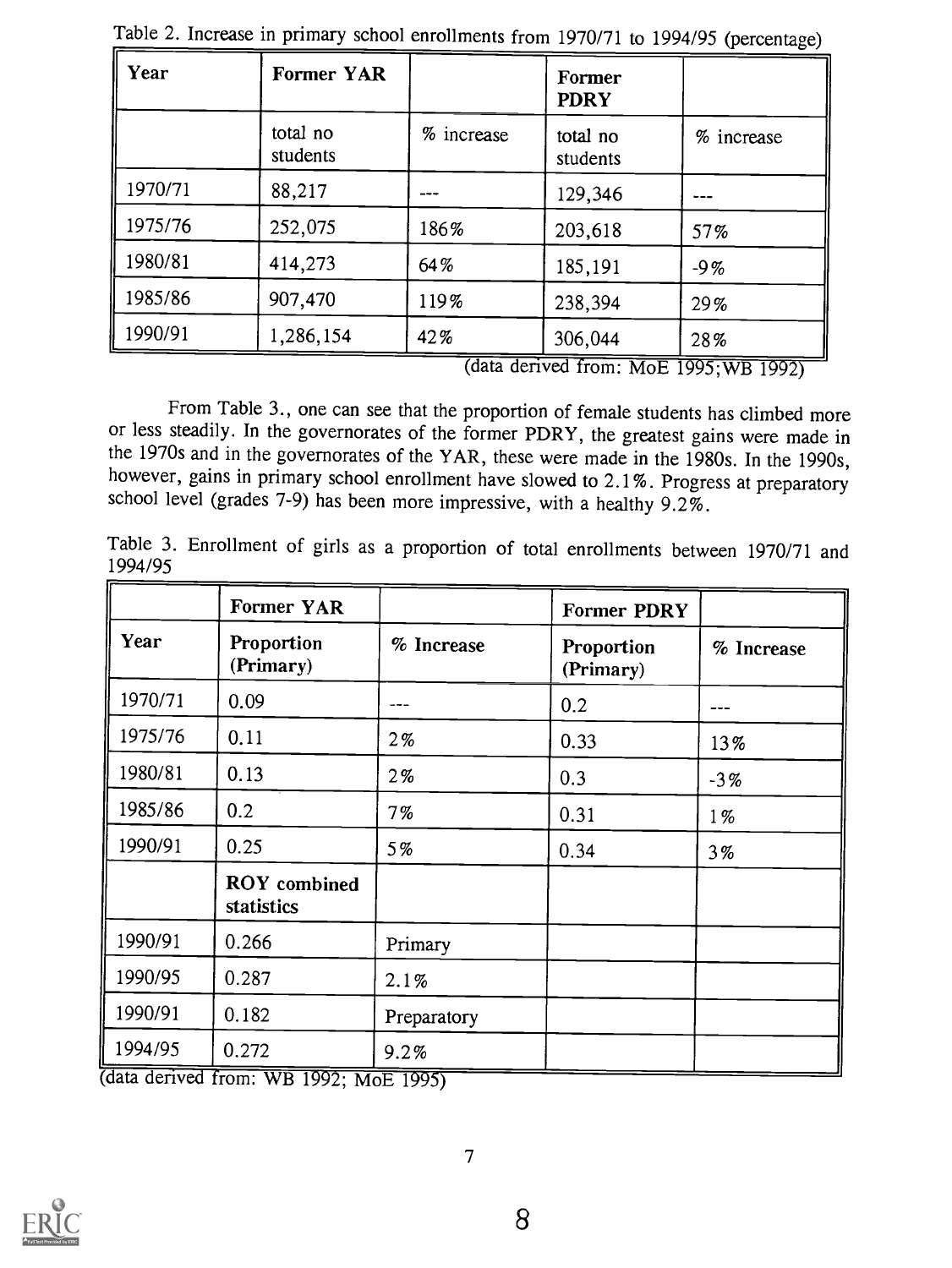The 1990/91 Yemen Demographic Survey found the following differences in enrollment ratios between rural and urban areas.

|                            | Urban | Rural | Urban/rural<br>difference |
|----------------------------|-------|-------|---------------------------|
| <b>Both Sexes</b>          | 82.3% | 52.0% | 30.3%                     |
| Males                      | 86.6% | 77.9% | 8.7%                      |
| Females                    | 77.7% | 24.2% | 53.5%                     |
| Male/Female<br>Differences | 8.1%  | 55.7% |                           |

Table 4. Urban/rural male/female differences in enrollments in basic education (grades 1-9)

Three quarters of girls attend school in urban areas, meaning that there is less than a 10% difference between male and female enrollment ratios. In rural areas, only one fourth of girls attend school, raising the difference to 55.7%. Expanding access to basic education for girls in rural areas, therefore, should be made the priority objective, since this group represents 39% of the school age population.

Differences between governorates in female enrollment ratios are caused by social, cultural and geographic factors. Governorates, where the population is widely dispersed and the communities maintain traditional or conservative lifestyles, tend to have low female enrollment ratios. This is illustrated in the governorate of Saada (14%). In governorates such as Aden, on the other hand, which have larger urban or semi-urban populations, the female enrollment ratio rises to 46%. Governorates of the former PDRY also tend to have higher female enrollment ratios since education policies before reunification placed a higher emphasis on the education of girls.

#### 1.2 Dropout Rates

Yemen holds the second lowest female enrollment ratio in the entire Middle East and<br>North Africa (MENA) region. In addition, it has the lowest basic education completion rate, the highest primary education dropout rates by grade 4 and the largest dropout differential between girls and boys (Mehrah, 1995). For the 1981/82 cohort, which graduated from preparatory school in 1992/1993, statistics released by the Ministry of Education reveal a steady increase in dropouts from the first grade onwards. By the end of primary school, over half of the number of both boys and girls had dropped out of school. By the end of preparatory school, three quarters of children were no longer attending. Only one in five students who began first grade completed their schooling (Girls' Education in Shabwah, Ashuraey, 1995).

Although still significant, the problem of educational wastage has nevertheless improved over the last decade. Female primary school dropout rates fell from 27% and 28% during the 1981/82 school year to 11% and 13% for the 1989/90 school year for second and third grades respectively. For grades five and six, these figures were 44% and 48% in

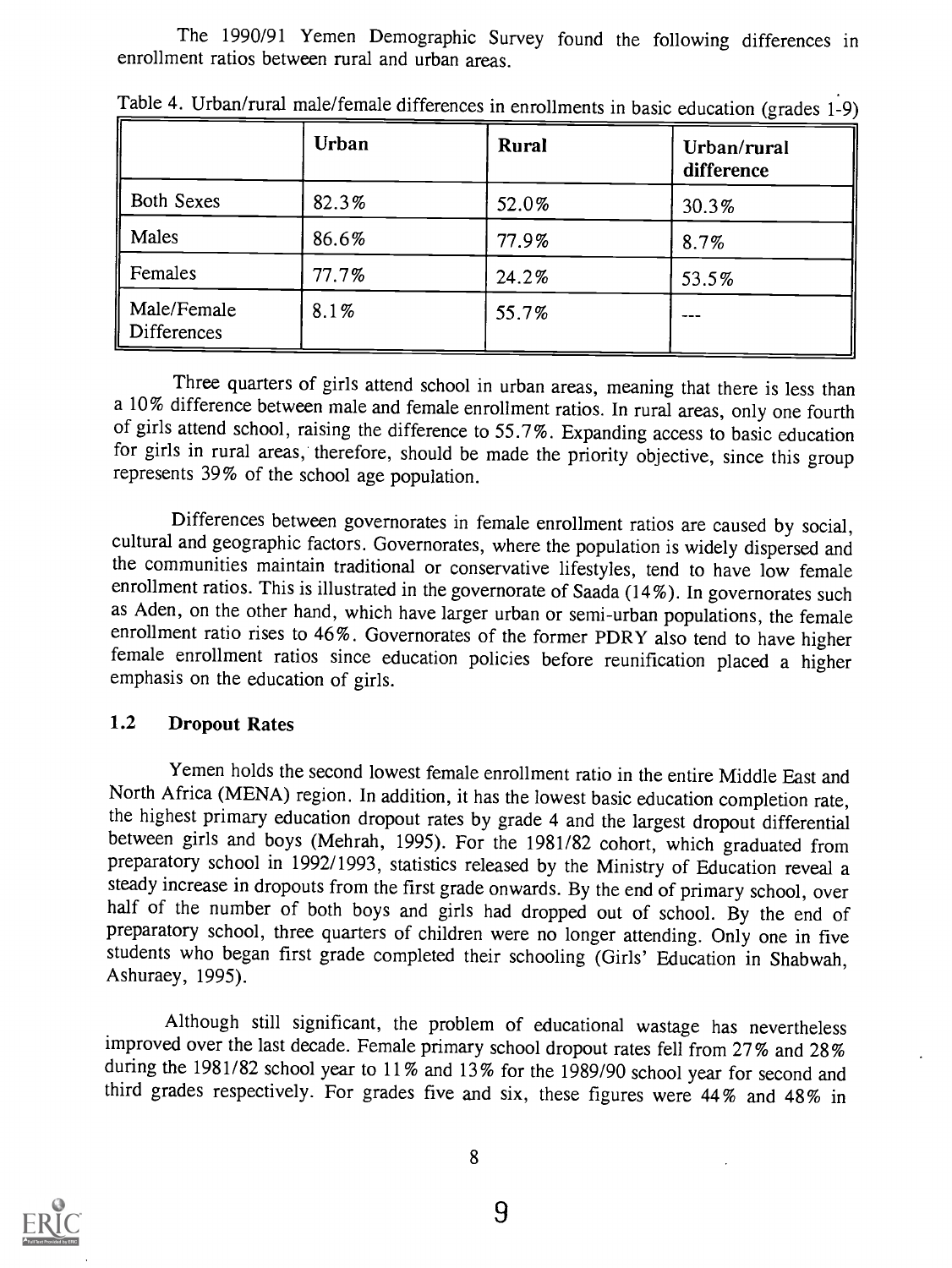1981/82 and 28% and 28% in 1989/90. For boys the improvement has been even more dramatic, with recent dropout rates only thirty to forty per cent of their previous rate. This has obviously led to a widening of the gap in school retention. Boys are still more likely than girls to complete primary school.

#### 1.3 Student/Teacher Ratio

Another measure of progress is the number of teachers employed. The statistics in the table below demonstrate that the student/teacher ratio has improved significantly, with a 74% increase in 1994/95 over 1990/91. The rate of increase is higher for females, although there are still two thirds more male than female teachers. Unfortunately, the gains in female teachers are concentrated in urban areas to the detriment of rural areas where their presence is needed most.

|                       | 1990/91 | 1994/95 | <b>Net Change</b> |
|-----------------------|---------|---------|-------------------|
| Total no of teachers  | 51,776  | 90,099  | 74%               |
| Male                  | 42,740  | 71,584  | 67.5%             |
| Female                | 9,036   | 18,515  | 105%              |
| Student/teacher ratio | 30.8    | 22.0    | 7.2               |

Table 5. Trends in numbers of teachers in the basic education system since 1990/91

(data derived from: MoE 1995)

### 1.4 Obstacles to the Schooling of Girls

To understand the state of the educational system in Yemen and consider why parents choose to enroll or withdraw their daughters from school, a number of factors need to be considered.

#### Social/cultural factors

- Mixed schools are seen as a threat to a girls reputation and chastity.
- Schools are often located in isolated or unsuitable locations and are too far away for girls to walk unaccompanied.
- The conditions of the schools are seen as unsuitable for girls because they are overcrowded and poorly equipped, with few amenities.
- Schooling interferes with early marriage.
- Lack of female teachers who can act as role models. Parents are often more at ease having both boys and girls taught by a female teacher.
- Lack of employment opportunities for girls after nine years of basic education, which



9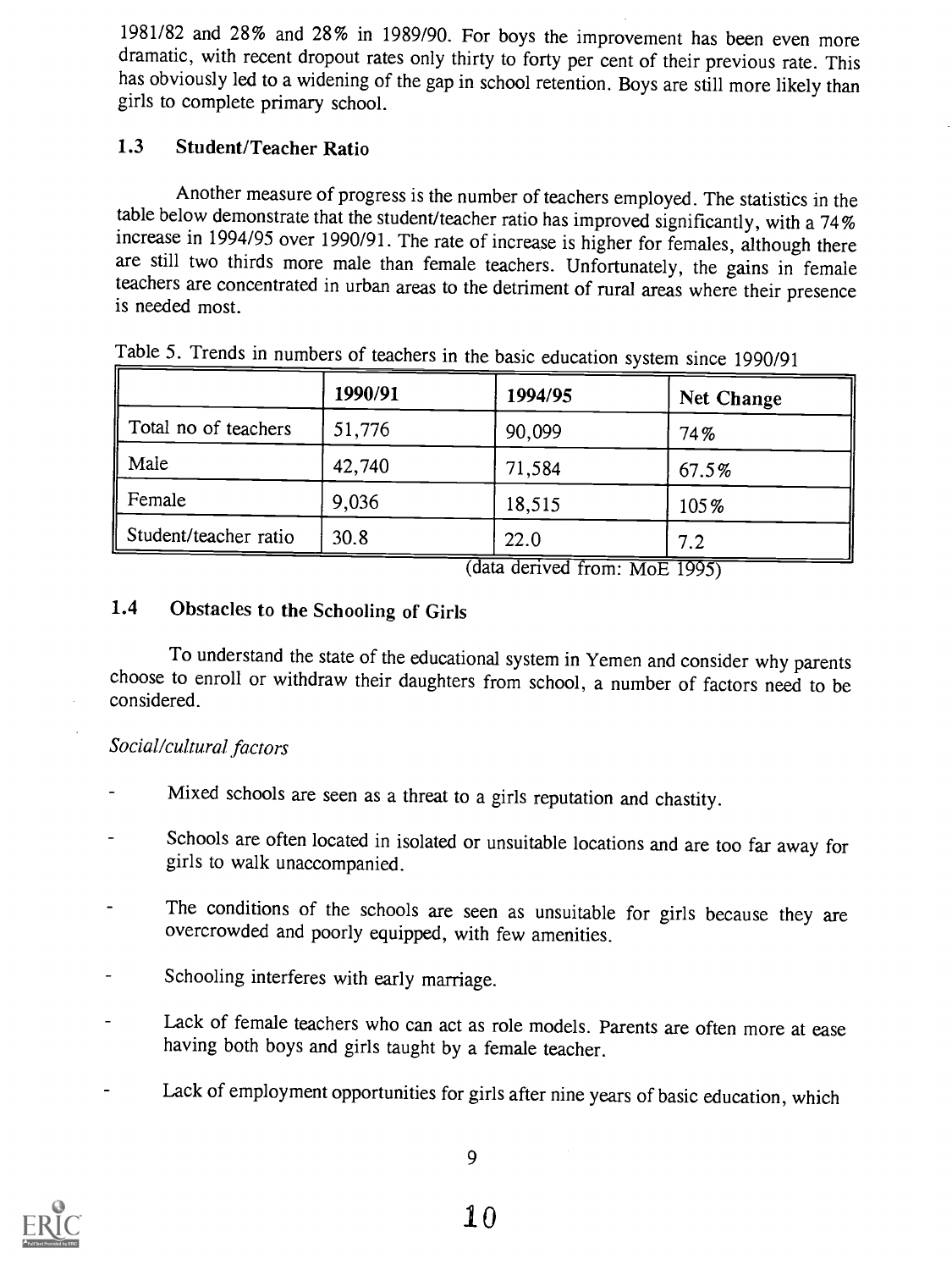particularly affects girls in rural areas and therefore discourages them from continuing.

- Lack of awareness of the importance of education and its benefits. The government is undertaking information campaigns to counter this.
- Lack of desire on the part of parents to invest in the education of their female offspring. Where families are large, boys are almost certain to get priority. The expense of schooling for boys is often perceived to be more "justified" in terms of material investment since they are to be the breadwinners.

A review done by Ashuraey (1995) revealed that the main obstacles to the education of girls have been due to infrastructure and the educational system (the first five of the above). Social and cultural factors, while needing to be taken seriously, were not the principal reasons preventing girls from attending school. In fact, the influence of societal and cultural restraints has been receding over time. Given this, why have gains in female enrollment not been greater than those achieved? The general factors outlined below shed some light on this situation.

#### General factors

The economy: As shown in Dall (A Strategy for Improving the Quality and Delivery of Basic Education Services in the Middle East and North Africa Region, 1995), Yemen has the lowest per capita GNP in the Middle East and North Africa region. This obviously restricts the percentage of the budget which can be reserved for educational provision.

The political situation: In 1990, the former PDRY and YAR were unified into one country. Although this was desirable, the transformation diverted much needed time and resources from regular concerns such as education. Further hardship was caused by the Gulf War in 1991, which resulted in the loss of remittances of 750,000 Yemeni immigrants returning from Saudi Arabia, and which placed an additional burden on the already bursting education system. These events were followed by the costly Civil War of 1994.

The Gulf and Civil Wars have contributed to a serious decline in the economy, which is characterized by accelerating rates of inflation and large fiscal deficits. Major economic reforms are now seen as necessary and their implementation, although beneficial in the long term, will certainly cause economic hardship over the next few years for a wide cross-section of the population. A limited 'social safety net' has already been proposed for the poor, be affected. Families who can at present barely afford to send one child to school will have their means reduced even further. Other proposals - such as the freezing of employment in the public sector - could have a devastating impact in rural areas where the recruitment of female teachers is essential for increasing the enrollment ratio of girls. Evidently, the current economic climate will continue to have an adverse effect on the ability, or desire, of families to send their children to school unless effective and swift counter measures are taken.

The collapse of Local Cooperatives in the 1990s, after their centralization into a central government ministry, also had an impact on educational provision. In the 1970s and



 $10$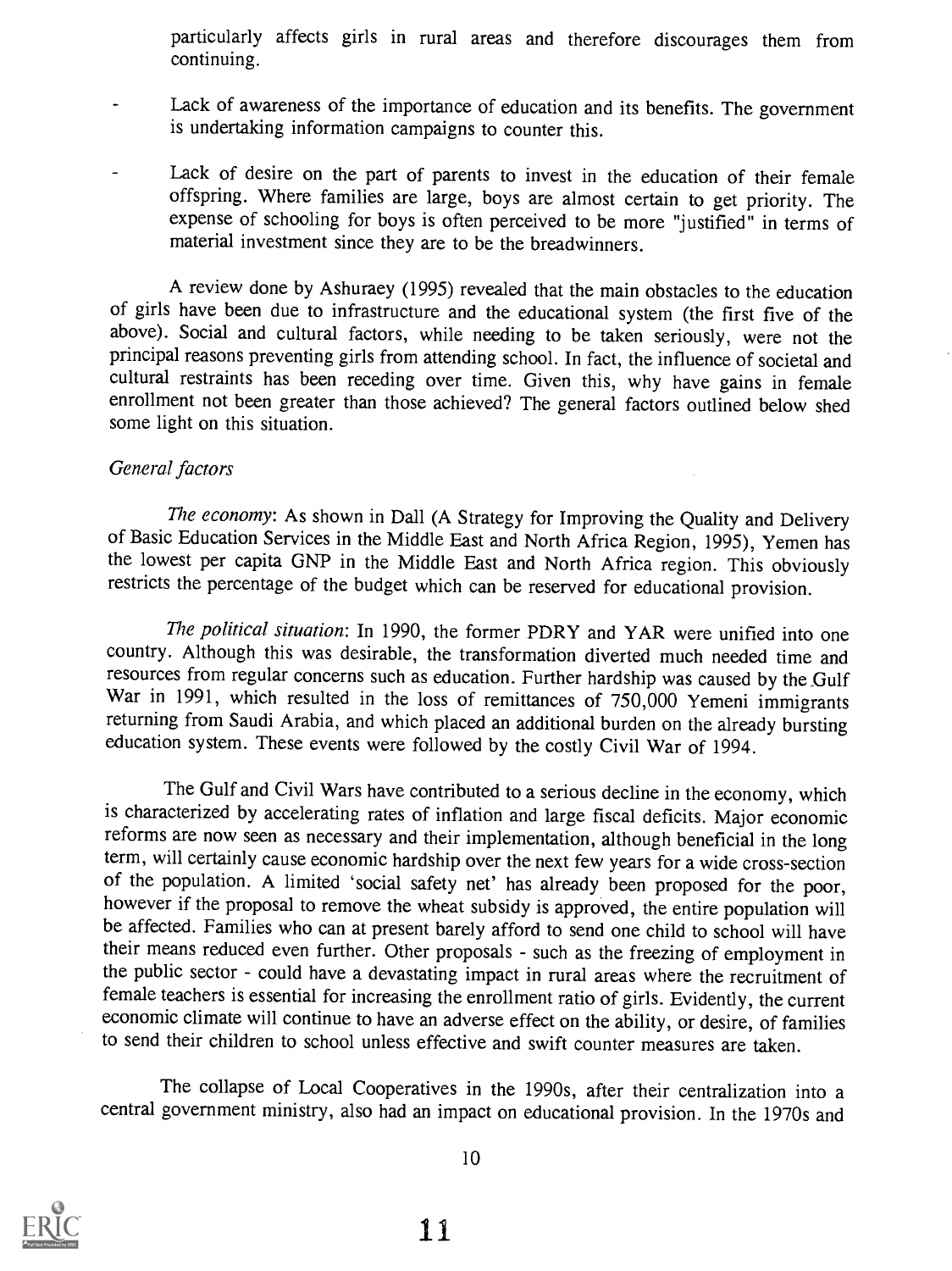80s, these were responsible for approximately two thirds of the education sector's annual capital investment and they helped to build numerous schools and public works in the northern (former YAR) governorates (Ashuraey, September 1995).

Education policy: The recent decision to dismantle or upgrade the Teacher Training Institutes (TTIs) will have a negative impact in two inter-related respects. In rural areas, where most girls do not have access to secondary school, the TTIs played a critical role in enabling girls to be trained as teachers, since trainees were accepted with only nine years of basic education. Their closure means that fewer girls will now be able to pursue this career path. In the classroom, the decrease in the number of female teachers will also hinder efforts to improve the enrollment of girls since their presence, as we have already seen, is often a decisive factor in whether parents allow their daughters to go to school or not.

At the same time, a number of donor supported programmes to improve the status of girls have been significantly delayed. The largest of these, the US \$37.7 million World Bank Basic Education Project, to which the Dutch government contributed US \$10 million, aimed to construct 600 rural classrooms and hostels for female teachers. The construction of new classrooms is now expected to start by the end of 1995, and a project to increase the enrollment of girls in preparatory and secondary school is scheduled to begin soon after that. When implemented, the participation rate of girls in primary school and their continuation to preparatory and secondary school should greatly improve.

In April 1996, a School Survey is foreseen to establish an accurate database for the education system. This will be useful in guiding the Ministry of Education on exact enrollment figures and conditions of schools. It will also help in long term strategic planning, especially with regard to girls' education. Other initiatives under discussion or already approved include using husband and wife teams to teach in rural areas, accepting girls and boys into first grade in alternative years in selected rural schools, and the expanded use of the shift system (Iindari, 1995).

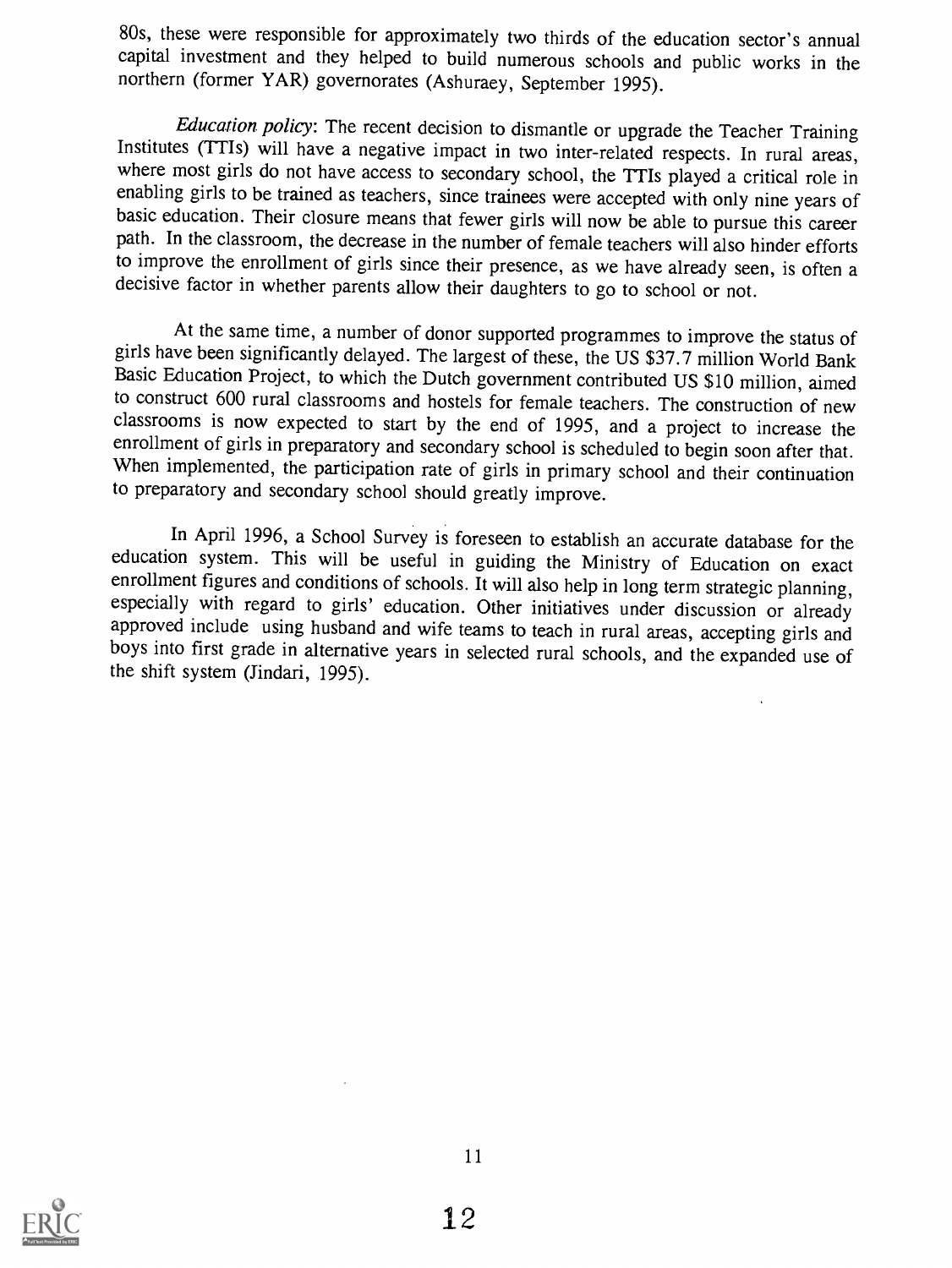## CHAPTER TWO - SHABWAH GOVERNORATE CASE STUDY

Shabwah is located in the southern coastal area of Yemen. Characterized by deserts and arid mountain terrain, it is a large governorate with an estimated population of 377,080 people (Yemen Population Census - 1994). This represents 2.06% of the total population of the Republic.

#### 2.1 Enrollment Ratios

Under the former PDRY, 50-65% of girls were enrolled in primary school in many southern governorates. Since 1975, the enrollment ratio of girls as a percentage of the gross enrollment ratio has stabilized to approximately 30-35%. In Shabwah, this is has not been the case. During the 1990/91 school year, Ministry of Education statistics showed that only 14.9% of students enrolled in basic education in the governorate were girls, placing it fourth from last in a league table of the eighteen governorates. For secondary school enrollment ratios, the governorate came last, with only 13% being girls (Ashuraey, 1992).

Table 6. Female enrollment in basic education in Shabwah as a percentage of total enrollments

|                | 1990/91                     |                | 1994/95                     |                |                               |                        |
|----------------|-----------------------------|----------------|-----------------------------|----------------|-------------------------------|------------------------|
| Grade          | no of<br>female<br>students | prop<br>female | no of<br>female<br>students | prop<br>female | change in<br>no of<br>females | change in<br>% females |
| $\mathbf{1}$   | 1,782                       | 0.255          | 2,722                       | 0.318          | 63%                           | 6.3%                   |
| $\overline{2}$ | 1,285                       | 0.224          | 2,420                       | 0.292          | 88%                           | 6.8%                   |
| $\overline{3}$ | 1,001                       | 0.184          | 1,634                       | 0.226          | 63%                           | 4.2%                   |
| 4              | 568                         | 0.138          | 1,066                       | 0.183          | 88%                           | 4.5%                   |
| 5              | 286                         | 0.077          | 604                         | 0.123          | 111%                          | 4.6%                   |
| 6              | 138                         | 0.045          | 233                         | 0.064          | 69%                           | 1.9%                   |
| 7              | 25                          | 0.011          | 99                          | 0.032          | 296%                          | 2.1%                   |
| 8              | 13                          | 0.01           | 12                          | 0.006          | $-8\%$                        | 0%                     |
| 9              | $\overline{4}$              | 0.004          | 8                           | 0.004          | 100%                          | $0\%$                  |
| Total          | 5101                        | 0.149          | 8,798                       | 0.193          | 71%                           | 4.4%                   |

The above table shows that there has been an average 71% increase in girls' school attendance since the 1990/91 school year, although it still lags far behind that of boys.During the 1994/95 school year, 12% of all student basic education cycle, i.e. ninth grade, girls accounted for only 0.5% of students. This is still an improvement over 1990/91 when only four girls were enrolled in ninth grade. As illustrated, improvements have been in the lower grades, yet the fact that so few girls remain

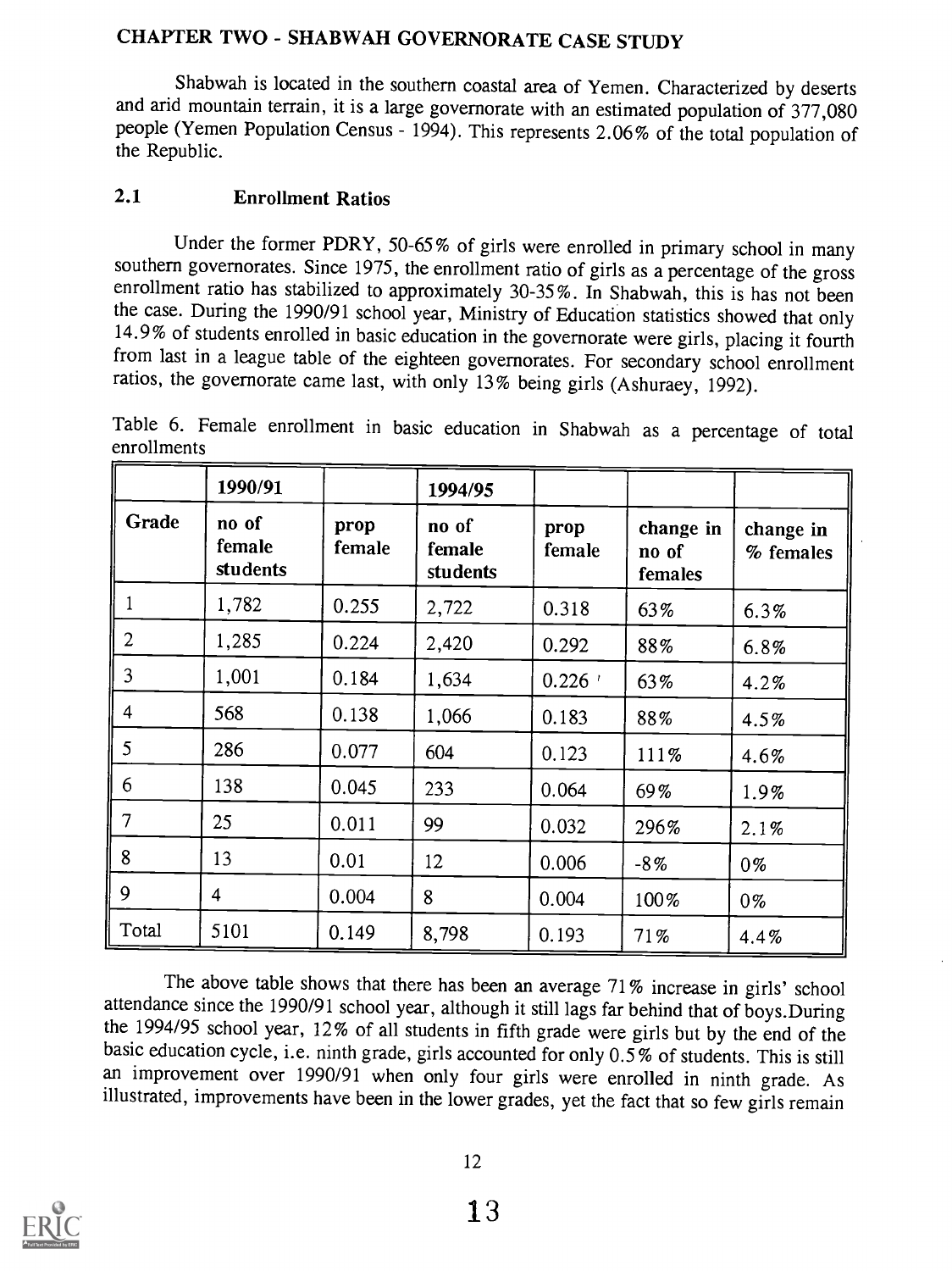after fourth grade is very worrying since these dropouts are the most likely slip back into illiteracy and most of the gains of their education will be lost. Efforts must therefore now be directed at retaining more girls after fourth grade.

#### 2.2 Obstacles to the Schooling of Girls

Why has the enrollment of girls in Shabwah been so low? Three studies, undertaken in the 1990s, have attempted to answer this question and suggest solutions to remedy the situation. (Beatty, 1993; Ashuraey, 1995; Kassem, 1995). The following factors draw on all three studies and highlight how the design of educational policy in the governorate, coupled with social and cultural attitudes towards education, have led to a situation where education seems to favour, and has become accessible primarily to, boys.

Education Policy: A decision was taken to build relatively few new schools. In order to compensate, it was decided that access to existing schools would be increased by 'bussing' children or by building dormitories. In 1993/94, there were an estimated 151 primary schools, i.e. grades 1-9, and 13 secondary schools, serving 1966 villages dispersed over a land mass of 236,930 square kilometres. Forty-two primary schools had all nine grades, while some offered only two or three. Consequently, many children had to move to another school to complete their basic education. During the 1992/93 school year, 130 buses, (actually open trucks), were made available to transport both girls and boys to school.

In practice, this strategy never worked because such a method of transport is not considered appropriate for girls, especially the older ones. Ninety-eight buses were used exclusively by boys, whilst only 31 were ever used jointly by boys and girls. One was used exclusively by girls. By 1994, after the reunification policies took effect, no girls at all were using these bus lines. Thus, only the communities where the girls had direct access to a school in the vicinity, or where their parents allowed them to take the bus with boys, showed any improvements in female enrollment ratios during this period. The second strategy of building boarding schools automatically excluded girls. Nine schools had such dormitories and served a total of 2,050 pupils. However, no girls could be sent to these schools since it is culturally unacceptable anywhere in Yemen to send a girl to live away from home without a chaperon.

Schooling conditions: In Shabwah, many schools are small, mud brick structures built<br>by communities below the educational standards required. Some have no roof or leaky roofs and require major repair. As many as 90% of students may not have desks, a problem particularly prevalent in small villages where chairs may not even be available.

On average, classes in Shabwah have 42 students crammed into a 16.2 metre square space, three times more than that allowed by official standards. Because of limits imposed by a lack of space, many schools have had to turn pupils away or limit enrollments. As late as 1995, girls were still being turned away from first grade in some conservative communities as a result of selection practices which either intentionally, or unintentionally, favoured boys.

Although the standard minimum requirement is one toilet per classroom, in Shabwah the average is only one toilet per three schools, many of which are out-of-order. The remarks



13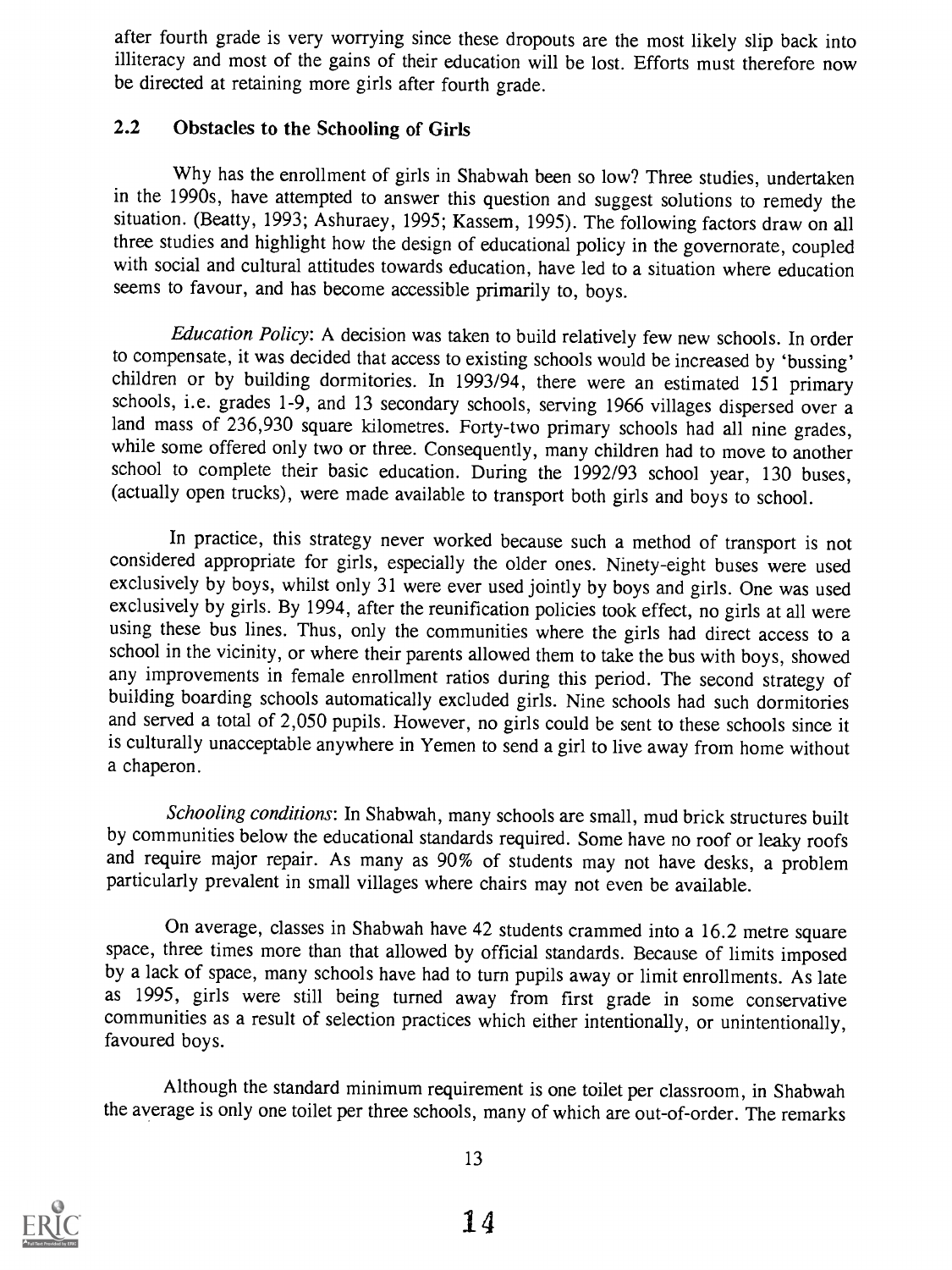of one father are typical of many parents' conviction that "...it is not logical to have more than 46 girls and boys in a very dirty, poorly lit unfurnished classroom, especially for girls in the upper grades. This is why the fifth and sixth grade girls drop out".

Social/cultural attitudes towards education: The segregation of men and women is more extreme in Shabwah than in most other areas of Yemen. Women are rarely seen outside unless engaged in agricultural tasks. In the study by Ashuraey (1995), all members of the family were interviewed to try and gain a deeper understanding of the motives behind the parents' reluctance to enrol their daughters in school.

The attitude of the father toward education was revealed to be important. Nearly half of the girls in the sample interviewed were not encouraged to attend school by anyone in their family. If anyone, this was most likely to be the father. Even so, fathers were less concerned by the length of the education than the girls themselves. 71% of girls believed that they should continue their schooling beyond twelfth grade, while only  $25\%$  of their family members believed that they should continue that long. Approximately 50% of family members believed that a girl should marry befo

The study by Ashuraey revealed that the decision to withdraw a girl from school was made against the child's will in 45% of cases, and those girls expressed a desire to return to school if their family permitted them. In 28% of cases, it was the father who had made the decision. The girls cited the need for an early marriage as the reason, while their parents claimed that it had more to do with mixed schools and the lack of female teachers. Thus it was more the families, rather than the girls themselves, who objected to co-education.

The low status given by many families to the education of girls is the result of a common belief that education compromises the girls' and families' honour and her adherence to traditional values and customs. One of the significant factors revealed by the studies was that a large proportion of family members did not even form any opinion on how long a girl should be educated. This suggests that, in many homes, education is simply not considered to be an important issue.

The lack of female role models for girls to emulate: Of the 130 female teachers working in schools in Shabwah and the handful of midwives and health workers currently in may be the reason why families are not responsive to the idea that there is a different role for women beyond the one they normally fill.

## 2.3 Assessment of Basic Education in Shabwah

Shabwah would be expected to fall behind to some extent because of its geographic makeup and the remoteness of some of its villages. The dismal statistics in this governorate, however, are the result of a multitude of fact of girls. According to Ashuraey "...Culture, geography, underdevelopment and poverty seem to have burdened women in Shabwah more than elsewhere, and have created additional decent education". Added to neglectful educational policies, such as the above, and a low

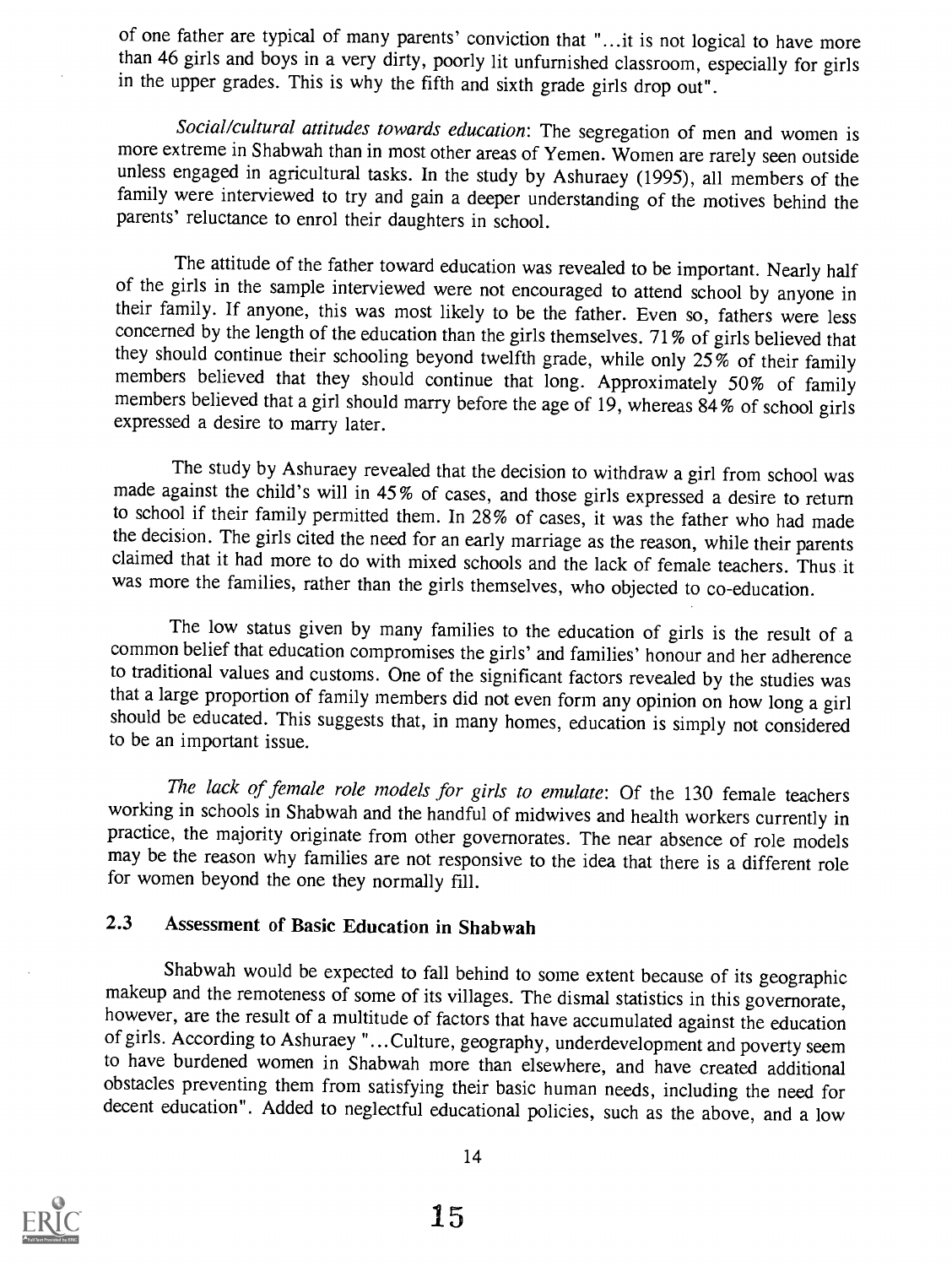commitment to the education of girls at the official level, the situation has been compounded even further. Culture alone cannot be used to explain the low female enrollment ratios since as we have seen, families are not entirely closed to the idea of girls' education.

At present, the estimated gross enrollment ratio of boys in Shabwah is 65%, while that of girls is only 16%. If present trends continue, boys will have reached the target ratio of 85% by the year 2000, while girls will not have attained even a fourth of that goal. Unless a special effort is made to design policies that target girls, the male/female enrollment gap will only get wider and Education for All will be very far away.

Given current attitudes, it is clear that mixed education in Shabwah is not always a feasible option, especially in rural or traditionally conservative areas where it is often an obstacle to girls enrollment. Some separation of girls and boys, particularly after the fourth grade, is therefore necessary. Other solutions to the problem of girls' education could include restricting the morning or afternoon shift to girls, hiring more female teachers and introducing separate girls' schools. The solutions offered by the girls themselves were more realistic and thought out than those of their parents. They included raising awareness in families, mobilizing communities to take a more active role in the maintenance and building of schools and lobbying education officials to pay more attention to cultural traditions and norms.

The most important goal remains to retain girls between sixth and ninth grades.<br>Policies such as the setting up of rural Teacher Training Institutes for girls would allow some of them to go on and become teachers without secondary education. They would then act as role models, and their presence in school would make it more acceptable for girls to enroll and stay in school. Once a cycle of female achievement is created, it will provide its own impetus.

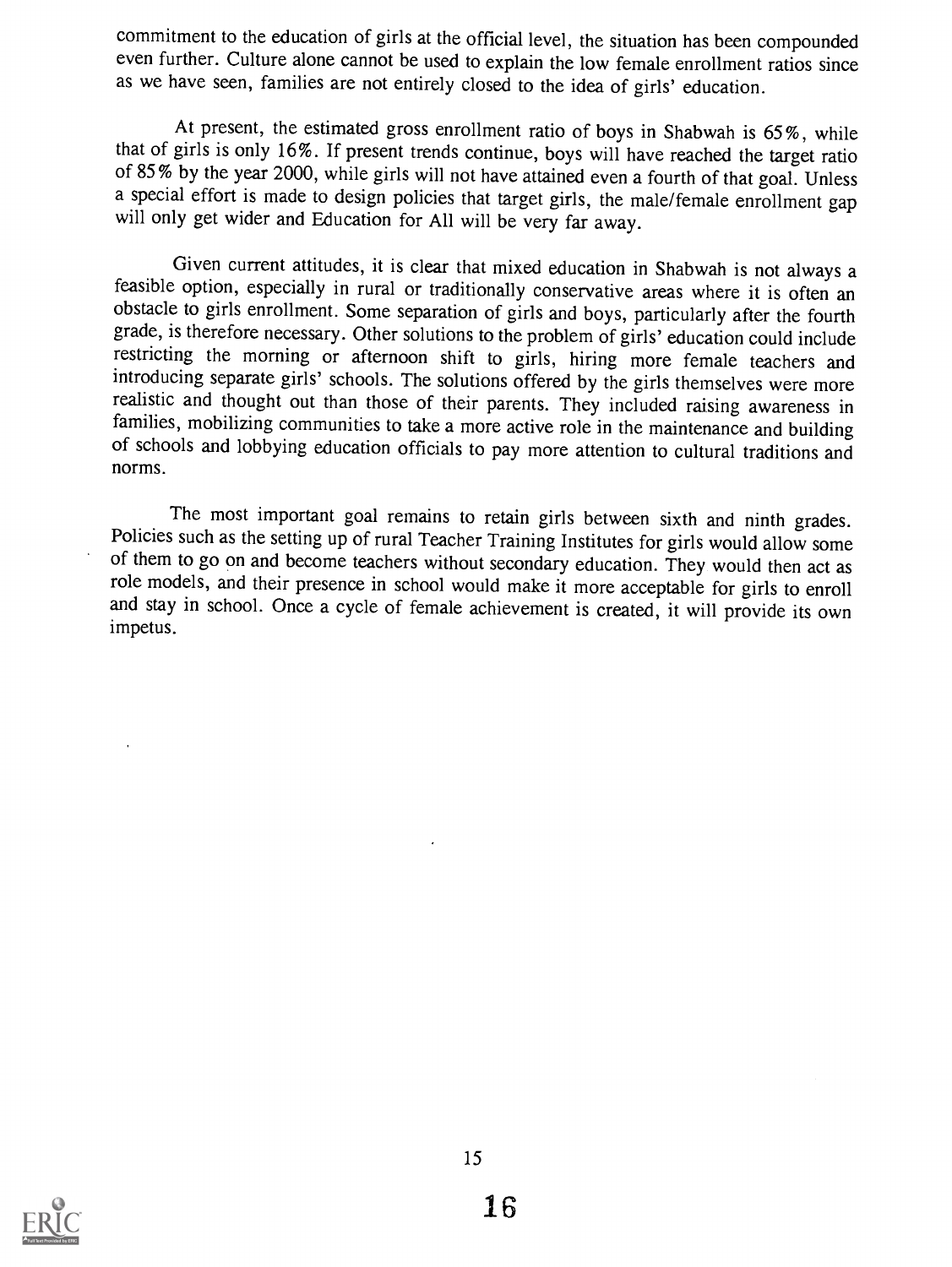## CHAPTER THREE - DHAMAR GOVERNORATE CASE STUDY

Dhamar is a predominantly rural governorate. At the national level, it ties with Shabwah in the league of girls' enrollments as a percentage of total enrollments for primary school, coming fourteenth out of eighteen governorates. For preparatory school, Dhamar ranks number eleven and for secondary school, it ranks number twelve. Its attainment for girls' participation in primary school is only slightly more than one third that of the highest ranking governorate. For preparatory school, Dhamar has attained only one sixth the level attained in the highest ranking governorate, and for secondary school, one fifteenth the level.

#### 3.1 Enrollment Ratios

Enrollment of girls in basic education is higher in and around the governorate capital with a rate of 47.1%, while in the rural areas, it is less than half of this, at 21.5 %. Jahran, a rural town, shows the least encouraging educational statistics for girls of all the districts for primary and preparatory school; only 11% of girls enroll in primary school and 3% in preparatory school. While the statistics for Jahran are consistent with the fact that it is one of the most culturally conservative districts, it is interesting to note that its district centre, Maabar, shows some of the best statistics for girls education in the entire governorate. It is a good example of how societal attitudes can change if given the correct circumstances. As a general rule, however, the larger the town, the higher the enrollment rates for girls.

In order to understand why female enrollment ratios are such in Dhamar, interviews were first carried out with a group of rural female preparatory school graduates being trained as midwives and nurses, officials of the Higher Institute for Teacher Training, the Dhamar branch of Sana'a University and the Dhamar Office of Education. Secondly, pairs of villages with different customs were chosen in contrasting districts in order to capture important differences in the circumstances of rural areas. In one district, large villages close to Dhamar town were selected and in the second, smaller villages further from the centre were chosen.

#### 3.2 Interviews with preparatory school graduates being trained as midwives and nurses

Thirteen rural midwife and nursing students were interviewed. In 1995, there were only 167 students, still an increase in comparison with previous years. Considering that very few girls in rural Dhamar have even achieved preparatory school education, these students are exceptional in that they are allowed to live away from home for three years to obtain their training, albeit in a protected environment - the midwifery training house - under the careful supervision of their instructors. The object of the interviews was to discover how and why they were allowed to become "exceptions" and to see if their experience could be repeated in the teacher training field.

The group discussion revealed that the girls' fathers, all of whom had some education themselves, had been the most important influence in encouraging them to study beyond ninth grade. These men had withstood community pressure to withdraw their daughters from school. Most of these girls had attended schools where sometimes only two girls completed ninth grade. The girls contrasted the attitudes of their fathers with those of other girls in their communities, the majority of whom believed that education was wasted on girls, since the

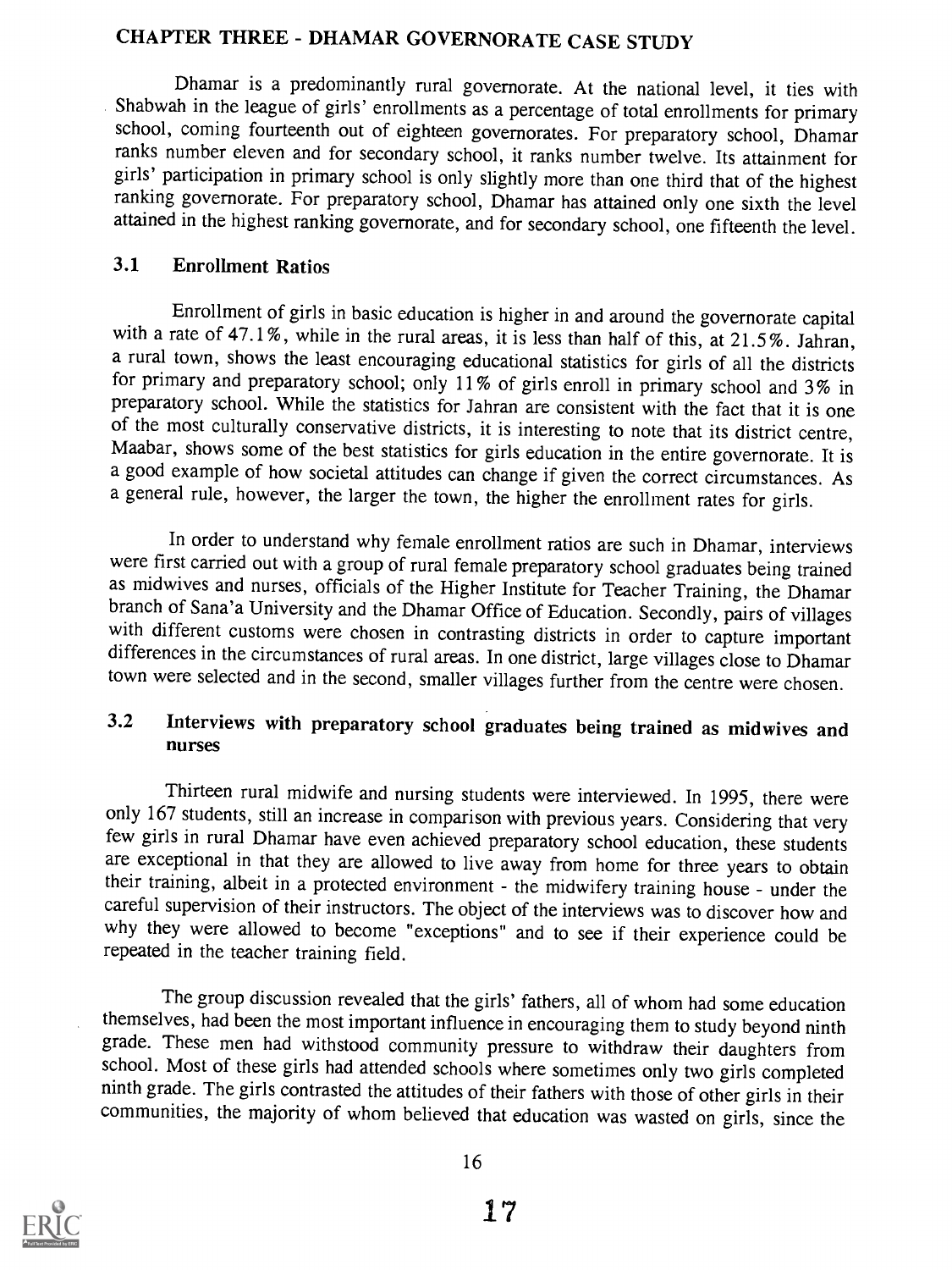benefit of their education goes to their future husbands.

Several of the girls acknowledged that factors, other than the attitudes of their fathers were important, such as the distance to the nearest school, the cost of education, i.e. books, notepads etc., and the cost of teachers. Sometimes, students took turns in providing teachers with meals or their families would pay them an extra amount each month to supplement their income.

One student commented that people sometimes had to make a choice between eating and educating their children. Given the expenses, and the consequent inability to enroll all their children, families invariably placed higher priority on their boys. For this reason, the WFP project is important for the education of girls. Free foodstuffs, in effect, pay the families back for their investment in the education of their daughters.

All the students interviewed felt that they were good role models for their communities. As a result of the example they had given, many parents had enquired about teacher training since they felt confident that their daug looked after during the training period. Increasingly, however, parents had become motivated to send their daughters away for training by the prospect of a government salary.

When asked about the possibility for urban girls to live and teach in rural areas (an idea being investigated by donors as a solution to the shortage of rural female teachers, and the excess of urban female teachers), the students felt that it was impractical for Dhamar. They stated that urban girls would not be able to become accustomed to village life since they would not have the necessary day-to-day support network. For example, in order to purchase food, girls would have to enter markets that are usually frequented only by men. It was also felt that it might be damaging to a girl's reputation to live without her family, even if the teachers lived in pairs.

These midwifery students were carefully selected by the primary health care programme in Dhamar Governorate as girls who were accepted by their communities and would no doubt return to serve the communities from whence they came. They were the first to be trained in Dhamar town, although others have been trained in Taiz and Sana'a. Previously, not enough girls could be found in rural Dhamar with ninth grade education to open a training course and families would not allow their daughters to leave home for such a long period of time. The opening of the training course consequently offers great potential for other areas of professional training.

The same primary health care programme also trains *mershidat* (primary health care workers) for one year, either in Dhamar town or in one of the district centres. This training dates from the 1980s and follows the same method of selection and support as the midwifery training. It takes place in districts where societal norms do not allow the girls to travel outside their district. The girls are closely supervised by their trainers and have all returned to their villages to work as primary health care workers.

The experience in the health field could serve as a valuable lesson for the teacher training field. Both have the same length of training and accept girls at the same level of education. Given that teaching is as acceptable as midwifery, it is likely that under a similar



17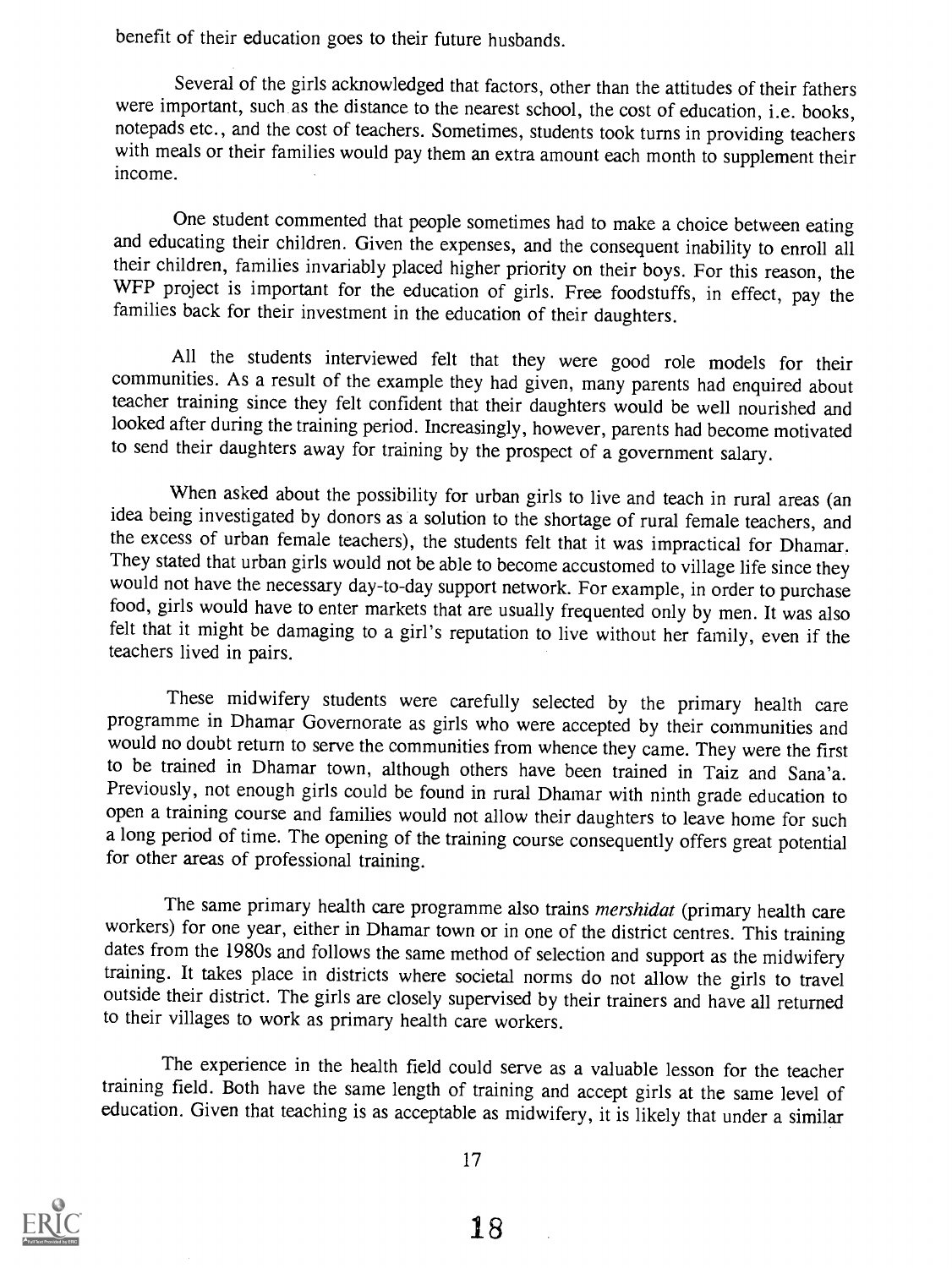programme, girls from a number of villages could be trained as teachers.

### 3.3 Interviews with officials of the Higher Institute for Teacher Training and the Dhamar branch of Sana'a University

These interviews revealed that the majority of teachers in Dhamar are male. Outside of Dhamar town, only two districts, Jahran and Wasab al Ali, where Teacher Training Institutes (TTIs) were located, contained significant numbers of female teachers. The girls who completed their schooling in these institutes were primarily from the towns in which the schools were located, and not from other villages in the district. There were dormitories for boys who come from other districts to study, but not for girls. These TTIs have now been closed.

Only 30-40% of the qualified female teachers actually practice their profession in the governorate. The remainder usually take up administrative roles such as directors of schools or continue their education at university. At present there are only 15 female students enrolled at the Higher Institute for Teacher Training, none of them from rural Dhamar. The Faculty of Education does have a number of rural girls studying, mostly from the neighbouring governorate of Ibb.

#### 3.4 Interviews with officials of the Office of Education

Officials stated that the same factors affecting girls in the rest of the country were important in Dhamar as well. They felt that most families desired to educate their daughters, but only up to a certain level. Other factors included geography, the condition of schools, expense, the role of girls in agriculture, animal husbandry and the need for girls to work in the home. Regarding this last factor, while it was felt that it is certainly an influence, it was never seen as the principal reason for keeping girls out of school.

When asked to list the largest problems faced by the Office of Education in carrying out the provision of educational services, officials stated that girls' education posed one of the greatest challenges. Other challenges were also viewed as important, including the lack of schools, teaching aids and the inability to carry out ongoing supervision of teaching practices. As such, the issue of girls' enrollment in basic education was not singled out as a special issue in the governorate.

The only programme within the governorate which gives special encouragement to female students is the World Food Programme (WFP). Statistics released by the Office of Education on the effect of the programme on womens participation in literacy classes reveal<br>that in 1993, before the programme was initiated, 489 female students were enrolled in literacy classes. This rose to 1,424 in 1995, an almost tripling of enrollments attributed to the use of food as an incentive. Although no statistics were available during the field visit on the effect of the programme on girls' participation in basic education, it was considered to be an important source of encouragement for the thirty or so participating schools.

Girls received these foods only once per year rather than quarterly, as initially planned. In talks with the responsible WF project officer, the reason for the once yearly supplies is the disruption caused by the war, when food was prioritized for school



18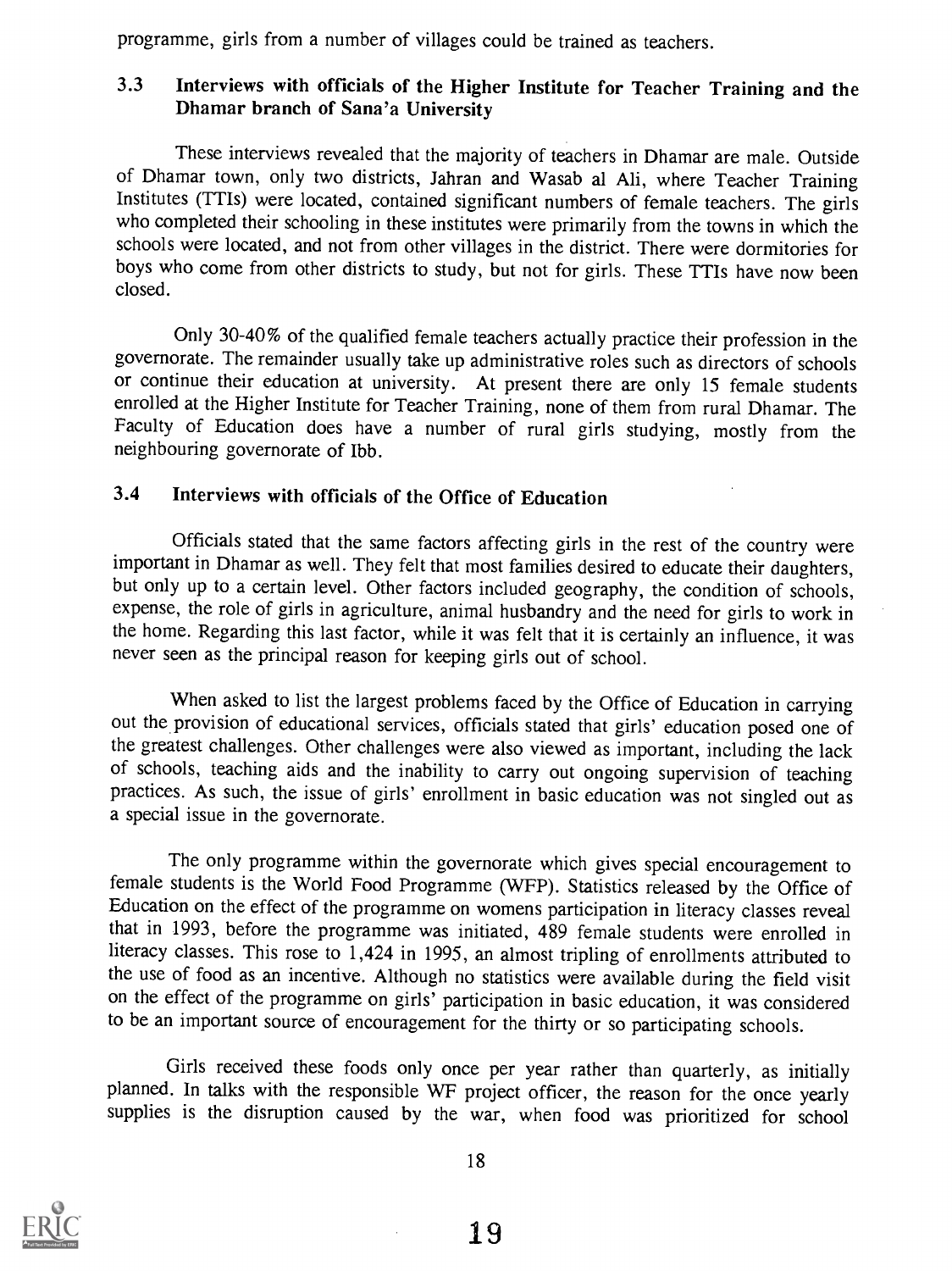dormitories. The programme for girls' education only received food when there were foodstuffs left over. The programme will be resumed this year.

The Dhamar Governorate Office of Education chooses the schools which will receive food aid. Selection criteria advanced by the WFP project prioritizes schools in remote or been the main beneficiaries. However, since the enrollment ratios are already higher here, the food aid programme is not working the way it was initially intended. Thus selection needs to be improved to target areas with low female enrollment and the programme needs to be expanded beyond the 30 or so towns that it is currently serving.

#### 3.5 Village Pair Case Studies

Taking the question "Why do some communities educate a large proportion of their girls, while other communities with the same general culture do not?", communities in close proximity, with similar sizes and tribal structures were selected for investigation. As such, societal/cultural differences, as well as issues of access and geographic advantage were controlled. The only difference between the two villages in each case was the enrollment ratio of girls.

The overall methodology used was that of rapid rural appraisal. Schools were visited in each village and educational authorities, female school teachers and families interviewed. For each village, societal, educational, geographic, structural and economic factors were investigated and used in the analysis, as well as the following variables:

- $\overline{a}$ distance from the capital of Dhamar
- distance from the other village in the pair  $\overline{a}$
- population
- tribe
- size and condition of school
- size and number of classrooms in school
- number and sex of pupils per grade
- percentage of pupils of both sexes attending school
- other educational facilities in the area
- closest preparatory school
- closest secondary school
- number, nationality and qualifications of teachers  $\blacksquare$
- economic base and relative wealth of village
- economic dependence on farming and the role of girls and boys therein
- educational level of men in the community  $\ddot{\phantom{1}}$
- attitudes of community and educators towards the education of boys/girls
- reasons for non-attendance or dropout of girls from basic education
- factors which would influence families to enroll and keep girls in school

The two pairs of villages chosen have the following enrollment and geographic characteristics. Each village will be described individually.

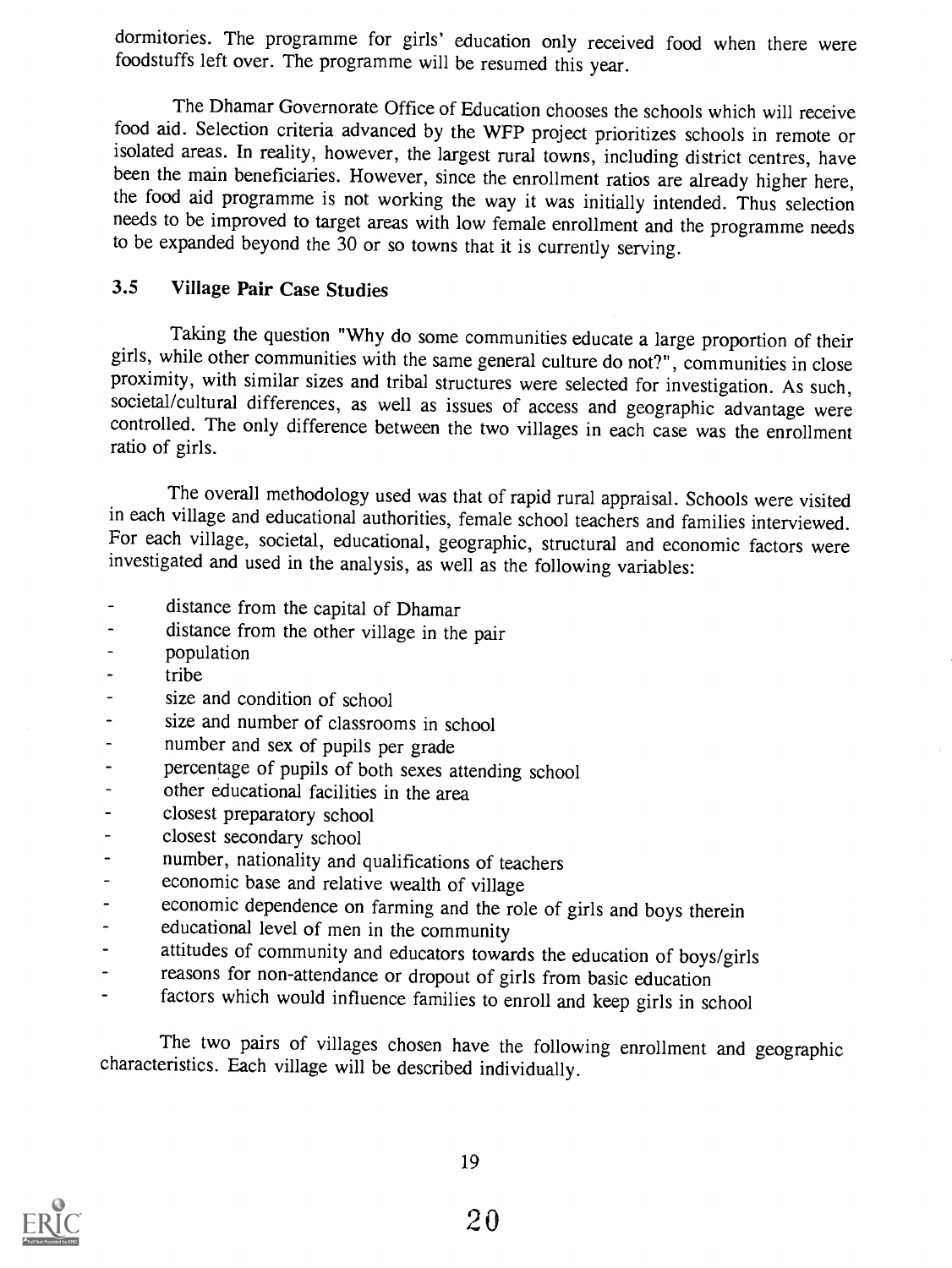| $\parallel$ District | High enrollment ratio<br>school | Low enrollment ratio   Characteristics<br>school |                                             |
|----------------------|---------------------------------|--------------------------------------------------|---------------------------------------------|
| Al Hadda             | Ziraga $(42\%)$                 | Yekar (5.9%)                                     | School serving one<br>large village         |
| Utma                 | 7th of July (27%)               | Beit AlMuqadim<br>(5%)                           | Small school serving<br>several communities |

Table 7. Characteristics of case study village pairs

The choice of villages was based on enrollment figures provided by the Office of Education. These vary somewhat from those encountered in the field.

#### Case Study Number 1: Ziraga

Ziraga, with a population of 4,000, is the administrative centre. Located in the northern part of the district of Al Hadda, it is one of the most conservative and tribal of Dhamars' nine districts. Al Hadda ranks eighth out of nine districts in terms of girls' enrollments in primary school and seventh for preparatory school. Approximately  $25\%$  of men and 2% of women have achieved some level of education. The economic base is farming and the town is considered wealthier than the surrounding villages. The District Office of Education is located here.

The government school, which was built by the community, incorporates primary, preparatory and secondary school grades. There is also a Scientific Institute, which contains a Teacher Training Institute for girls. In the former, there is insufficient space and desks to accommodate all the pupils being taught there. There are eight uncompleted classrooms of small to medium size. In addition, the school has small rooms with zinc walls in the school yard and three rooms made from cement blocks which lack roofs and doors. There are 22 teachers, four female, only two of whom teach regularly. The Scientific Institute is located in a larger and newer building but the same shortage of teaching equipment prevails.

Construction of another school was begun by Kuwait 8 or 9 years ago, but was halted<br>due to the political tensions resulting from the Gulf War. According to local authorities,<br>construction will recommence soon with completi current structure becomes the primary school. Suggestions that one of the schools becomes a girls' school, and the other a boys' school, or that a shift system be created were met with an unenthusiastic response by the Director of Schools. He insisted that an additional separate girls' school needed to be built, an unlikely prospect given the present scarcity of resources.

The majority of students are enrolled in primary grades in the government school. Boys and girls attend together in the same shift and classroom. Primary school convenes in the afternoon and the preparatory and secondary school in the morning. From the 1993/94 school year onwards, the Scientific Institute accepted girls in a separate afternoon shift, while boys attended in the morning. Because such institutes have a political agenda however, the separate shifts were not enough to encourage families to enrol their daughters there.

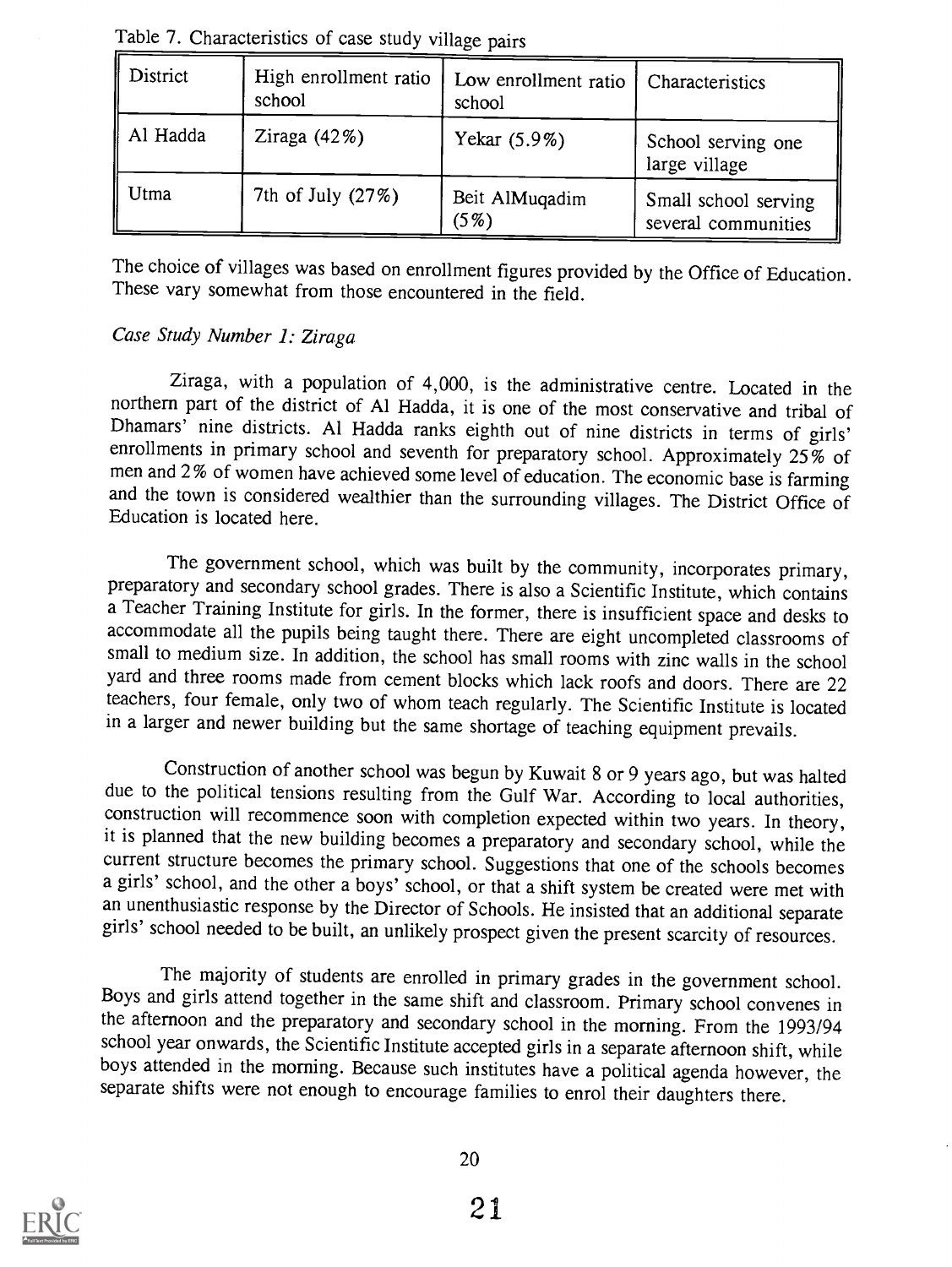|                      | Government<br><b>School</b> |         |         | Scientific<br>Institute   |
|----------------------|-----------------------------|---------|---------|---------------------------|
| Grade                | No Girls                    | No Boys | % Girls | No Girls                  |
|                      | 41                          | 51      | 46%     | 25                        |
| $\overline{2}$       | 34                          | 38      | 47%     | 35                        |
| $\overline{3}$       | 37                          | 39      | 49%     | 21                        |
| 4                    | 24                          | 42      | 36%     | 25                        |
| 5 <sup>5</sup>       | 18                          | 31      | 37%     | 8                         |
| 6                    | 18                          | 41      | 31%     | 7                         |
| $\overline{7}$       | 3                           | 62      | 4.6%    | 13                        |
| 8                    | 6                           | 60      | 9.1%    | 9<br>$\ddot{\phantom{0}}$ |
| $\overline{9}$       | $\overline{0}$              | 34      | 0.9%    | 4                         |
| Total Primary        | 172                         | 242     | 41.5%   | 121                       |
| Total<br>Preparatory | 9                           | 156     | 6%      | 26                        |

Table 8. Girls' enrollment in basic education in the government school and in the Scientific Institute

Teachers in the area estimate that most boys in the village attend school, while only about one third of girls do so. Most of the students, including all of the girls attending primary school, come from Ziraga itself. About half of the secondary school students, come from outside the town. Such high attendance can be explained by the realization of many families that they can no longer rely solely on income from the land. Through their sons, who may eventually earn a government salary, they are therefore attempting to widen their economic base.

An interview with the two female teachers revealed a great deal of enthusiasm for teaching. In their opinion, more girls would continue their studies if the classrooms were less crowded, if there were proper sanitary facilities and if food aid were given. These girls saw themselves as role models and both expressed an interest in teaching a literacy class in the afternoon to the women of Ziraga. Although they had asked for assistance in doing so, they had no idea about what steps should be taken to start a class and had evidently not asked their own District Director to facilitate this.

The District Director of Education listed the same factors constraining families from sending their daughters to school as the teachers had. The Director was an older man with several years of experience who had received his higher education in Saudi Arabia. Originally posted in Ziraga 13 years ago, he had not educated his own elder daughters.

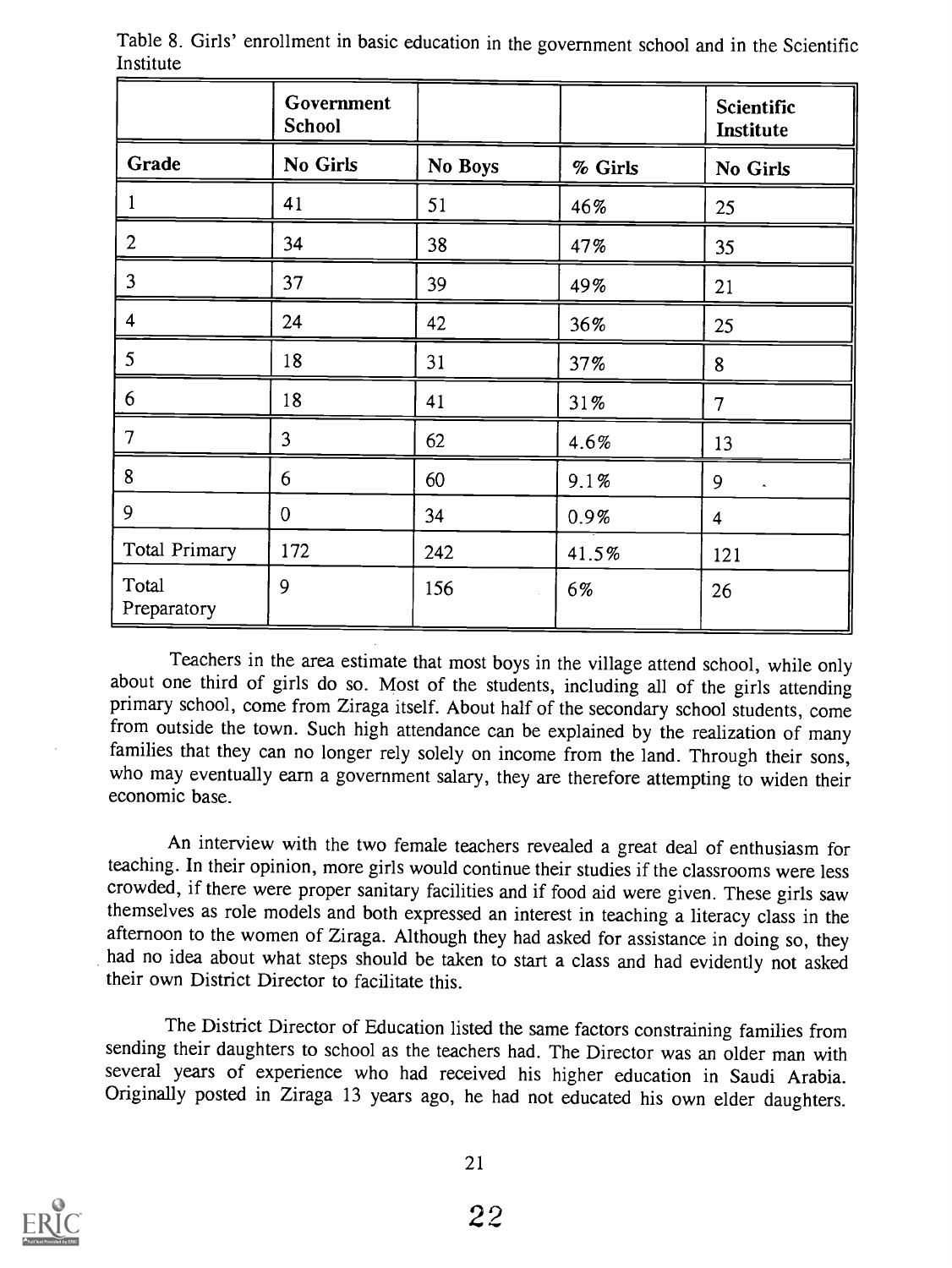However, he now planned to educate his four year old daughter to ninth grade. This education official not so much represented a role model or leader in terms of the education of girls, but rather a contemporary in his society representing the general changes in thinking over time regarding the education of girls.

Various officials rejected the idea of having a well supervised boarding facility at the Teacher Training Institute to attract girls from remote rural areas. The District Director of Education also rejected the idea of hav health care workers, although he appealed to the researcher to bring trainers to Ziraga to train girls from the town of Ziraga itself. Such boarding and training centres for female primary health care workers have been established in other districts, as noted in an earlier section, but not in Al Hadda, because of the lack of social acceptance of the idea. This means that in the near future, girls who wish to be trained as teachers will come from the district centre itself. At the community level, attitudes toward such a move were not solicited and they may be different from those of the education officials, whose attitudes only seem to change only.

#### Case Study Number 2: Yekar

Yekar is a town of approximately 3000 people located in the northwest corner of Al Hadda district, bordering Jehran district. The area is considered fairly poor with men either leaving for Saudi Arabia and sending their income home to their families or working in the agricultural sector. The enrollment ratio of girls in basic education is one of the lowest in the whole district.

The school was small, overcrowded (some classes had as many as 70 or 80 students) and lacked desks and didactic materials. There were six classrooms, two of which were converted from storage rooms. Three classes study outs one is held in the open air. Seven Yemeni teachers were employed in the primary school and three foreign teachers, one Egyptian and two Sudanese, were teaching in the preparatory school. Only two teachers actually came from the local area, one of whom was the Director. Three local boys were expected to finish their secondary schooling in 1995, with at least one returning to teach.

While 22 girls were registered in primary school, only one was in attendance on the day of the field visit. It was estimated that about 50% of the boys in the village do not attend school. Of those who do, the average starting age was eight.

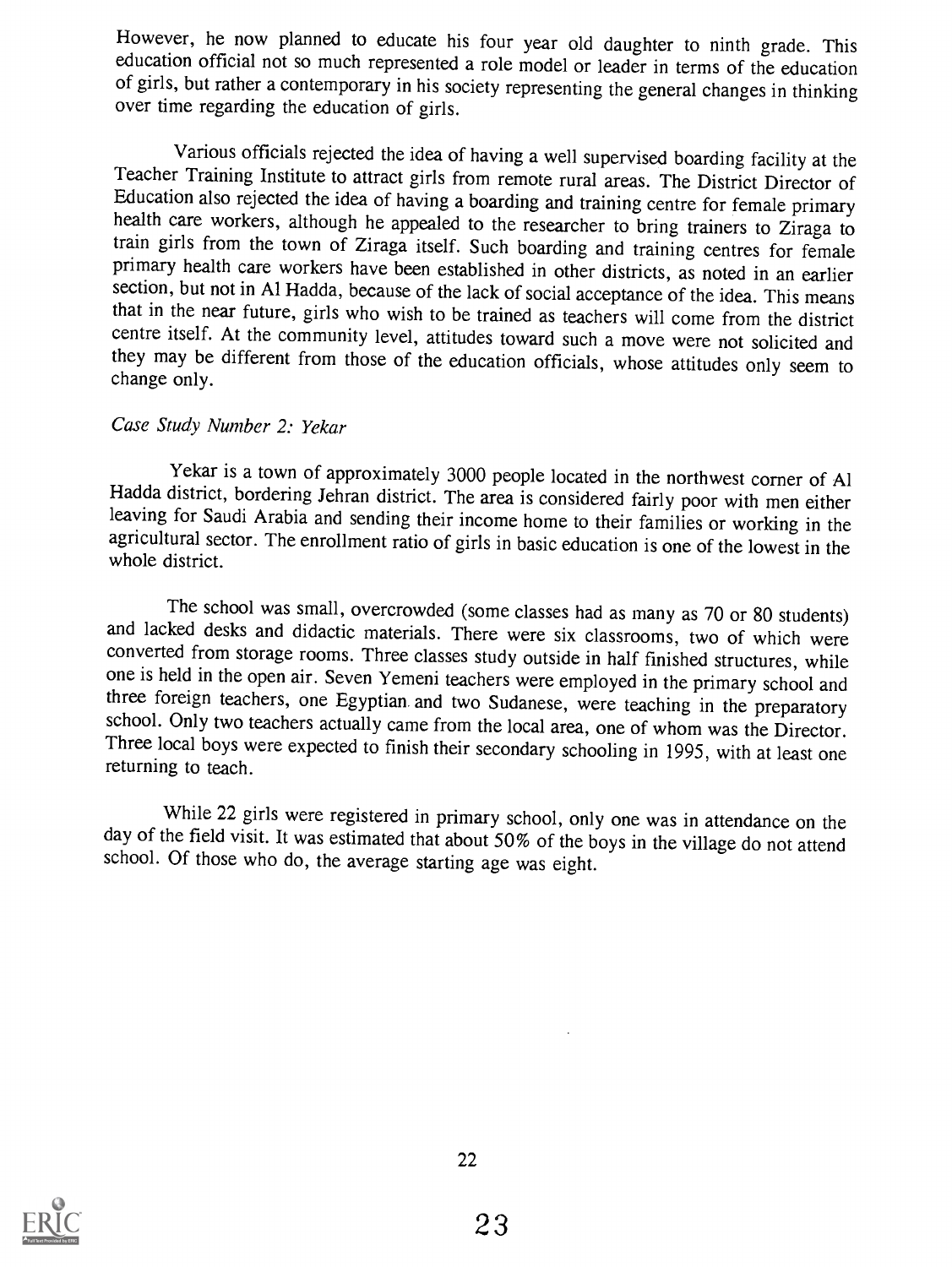| Grade             | No of Girls      | No of Boys | % Girls |
|-------------------|------------------|------------|---------|
|                   | 2                | 40         | 5%      |
| $\overline{c}$    | 7                | 38         | 15.6%   |
| 3                 | 4                | 39         | 9.3%    |
| 4                 | 5                | 32         | 13.5%   |
| 5                 | 1                | 37         | 2.6%    |
| 6                 | 3                | 36         | 7.8%    |
|                   | $\boldsymbol{0}$ | 28         | $0\%$   |
| 8                 | $\overline{0}$   | 30         | $0\%$   |
| 9                 | $\theta$         | 18         | 0%      |
| Total Primary     | 22               | 222        | 9%      |
| Total Preparatory |                  | 76         | 0%      |

Table 9. Enrollment of girls in basic education in Yekar

Interviews were held with teachers and parents to determine the reasons for the poor female enrollment ratio. Again, teachers cited the condition of the school and the behaviour of the boys as mitigating factors. Interestingly, one teacher also argued that there are no local factors which encourage girls' education, and that television could play a vital role in increasing awareness of its importa costs each family YR 500 per month. Even though many families own television sets, the cost deters some of them from subscribing and for the others, the short electricity time does not allow very lengthy viewing.

Two of the teachers interviewed did not work in the village, and neither had applied<br>for employment at the school. Both expressed a desire to move to a new location. The third<br>male teacher whose wife was a physician, lived

The distance to the nearest preparatory and secondary school was a factor deterring<br>parents from encouraging their daughters to continue school. Since Yekar does not have a<br>secondary school, children have to travel to othe

In the village, parents with some education themselves were usually the ones to

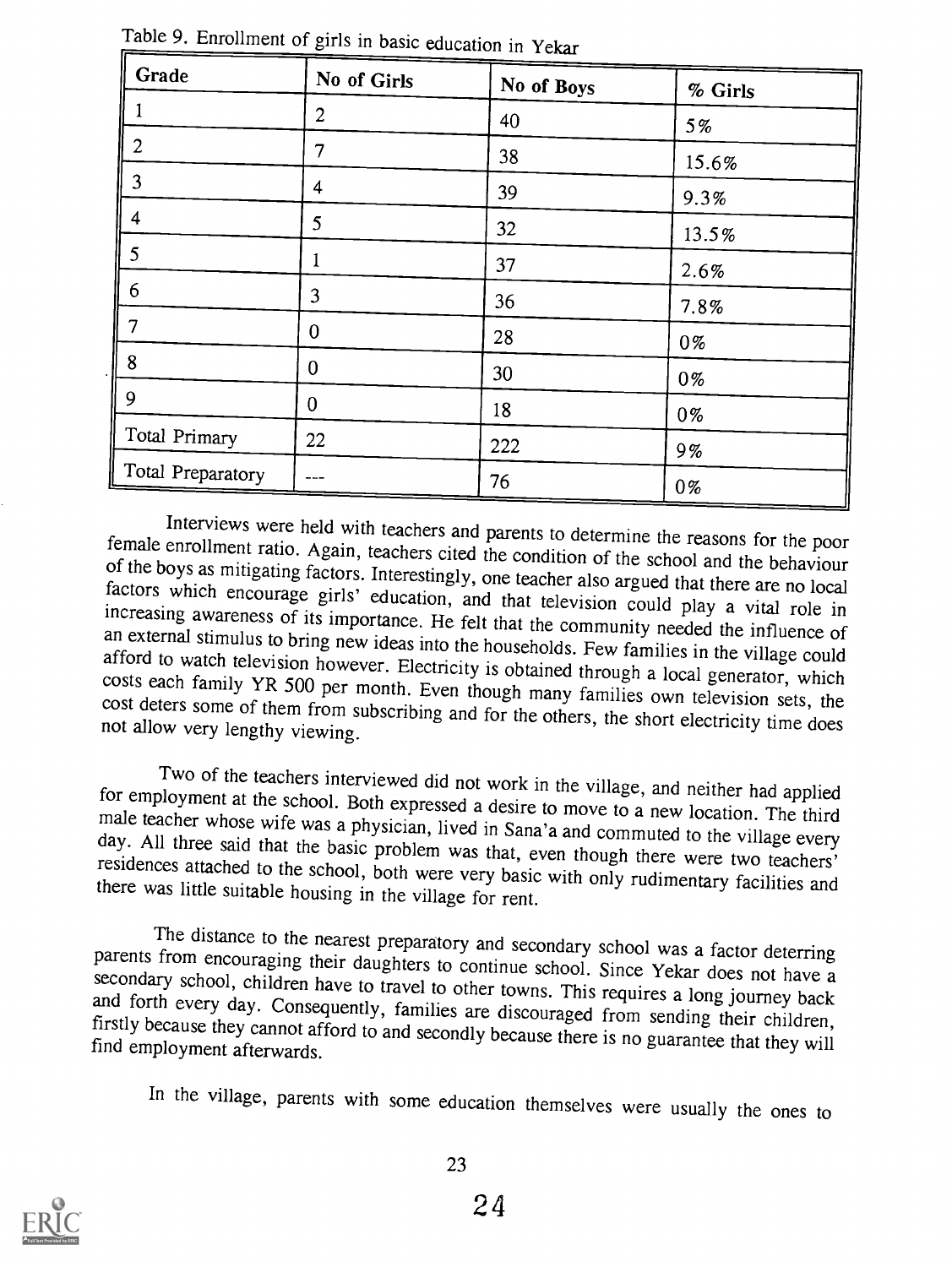encourage their children to study. Only four or five fathers and none of the mothers were educated however. The Director of the school said one exceptional father had educated his children, including daughters, even if only to fourth grade. Another man had gone to Egypt<br>for medical treatment and was so impressed with the role that professional women held there<br>that, upon his return, he saw to it tha However, he allegedly removed them from school because the sanitary facilities were so bad.

In none of the conversations was there a sense that education is essential, or even a realistic possibility for most families, since they do not earn enough money from selling their produce to pay for the notebooks and fees. In one family, one or two out of eight sons went to school. In such a climate of economic hardship, sending girls to school was not high on the list of priorities.

Despite this, there is still a will to educate girls. Recently, the parents sought to use one of the Sudanese teachers' wives to give literacy classes for which they would pay YR10 per student per day. Thirty girls and women signed up. This price, however, was still considered too high and it is uncertain how long the initiative will last.

A short visit was made to Maabar because of its proximity to Yekar. This is a large town located in a very conservative district where surprisingly many girls enjoy a high level of education. The enrollment rate for primary school is 50% and in eighth grade 26%. The overall enrolment ratio for girls up to sixth grade is 42% and to eighth grade 40%. Girls attend during the afternoon shift, while the boys attend in the morning. The secondary school has a relatively high number of female students studying through twelfth grade. In the secondary school, classes are mixed because of the low numbers of girls.

#### Case Study Number 3: Seventh of July School

This very small school is located in the village of Rasab and serves eight villages in the surrounding area. The combined population of these villages is estimated to be 2000. Economically, the area depends on agriculture and government salaries. Farming is not very productive, however, because there is no irrigation. Rasab has a long tradition of education and is located only one and a half hours from Dhamar.

The school itself moved one month ago from a neighbouring village which was less easily accessible to the majority of students throughout the catchment area. There were sixty students attending that school, whereas there are now 108 in Rasab. Altogether, the new school has eight rooms, the average size being two square metres. It is far from ideal since the rooms are dark and windowless, but the Director felt that it was an improvement over the last school since it is accessible to more students. The closest secondary school is half an hour away by foot. Boys attend, but it is considered too far away for girls.

There were five local male teachers and one local female teacher in addition to two foreign teachers. The female teacher was the niece of the Director of the Statistics Department of the Office of Education and the only girl in the area to have obtained <sup>a</sup> secondary school education, having studied in Dhamar for three years.

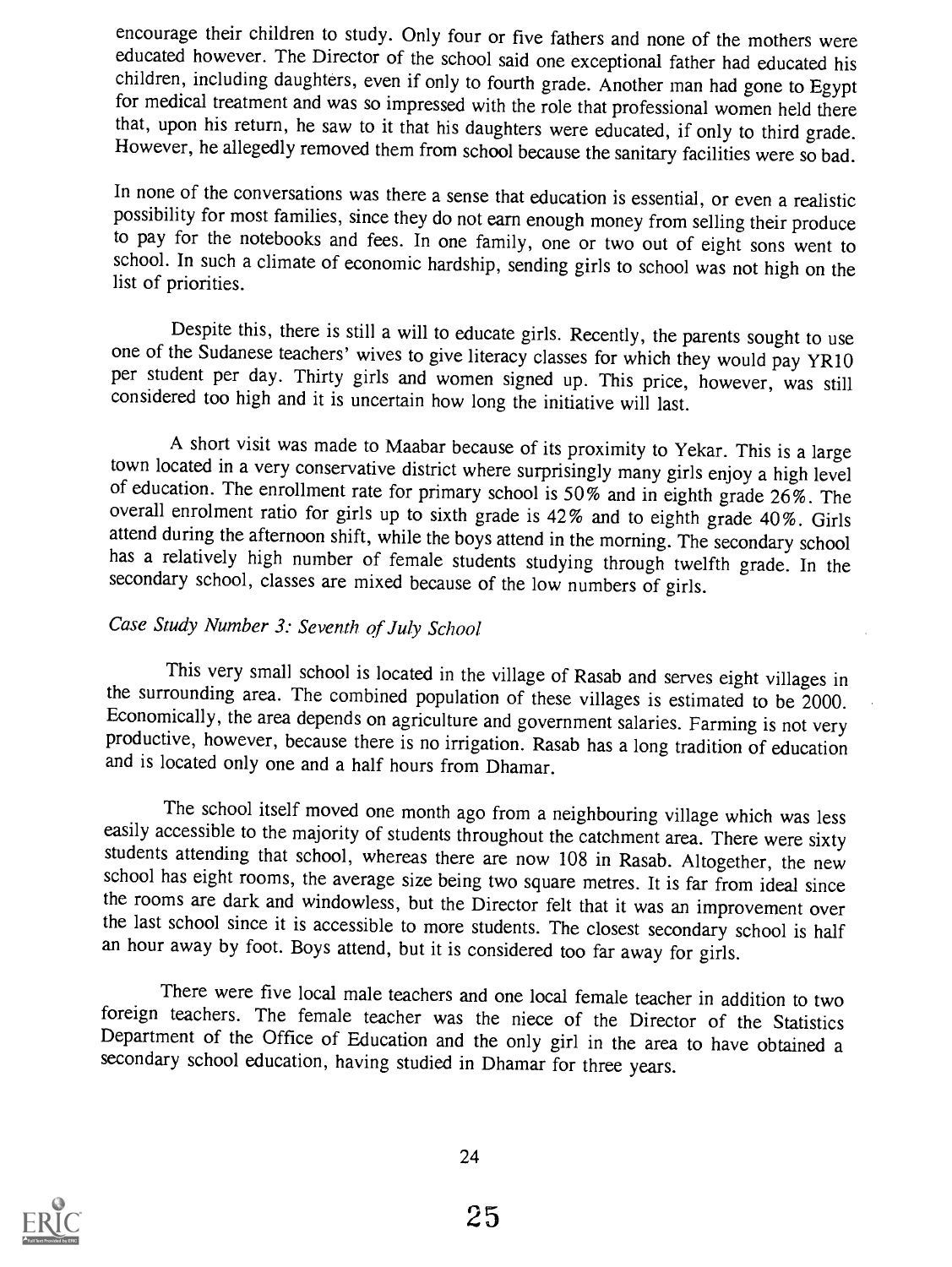Most of the fathers in Rasab have some education. Some have graduated from the military college as well as the university. Approximately 10% of the women are educated. In the other villages of the schools catchment area, about 30-40% of the fathers are educated.

| Grade             | No Girls       | No Boys | % Girls |
|-------------------|----------------|---------|---------|
| $\bullet$         | 7              | 10      | 41%     |
| 2                 | 5              | 11      | 31%     |
| 3                 | 6              | 9       | 40%     |
| 4                 | 7              | 11      | 39%     |
| 5                 | $\overline{0}$ | 10      | 0%      |
| 6                 |                | 6       | 14%     |
| 7                 | 3              | 10      | 23%     |
| 8                 | 0              | 4       | 0%      |
| 9                 | $\overline{0}$ | 7       | 0%      |
| Total Primary     | 26             | 57      | 30%     |
| Total Preparatory | 3              | 21      | 12.5%   |

Table 10. Enrollments of girls in basic education in the Seventh of July School

In an interview with the female teacher, again, the poor condition of the school and the distance required to travel were cited as problems. She also mentioned that she had no chalk or blackboard for her class and that she was limited in the quality of education she could give. Finally, the teacher noted that when she was young, many people felt that it was not appropriate for her to study. She felt that her own commitment was important to the fact that she continued.

Families often pulled their daughters out of school by fourth grade because they felt<br>that by then the girls had obtained a sufficient education. The women in the village did not<br>give as much weight to the issue of the stu it. One young woman in the room had completed sixth grade but her family did not allow her to continue. Forty women had been waiting for the teacher to finish her schooling so that they could be enrolled in the literacy class she would then teach. Most women reported that through attending this class, their confidence had increased and they were now able to communicate with doctors and officials more effectively. Furthermore, their ability to understand the nutritional needs of their children had also improved. The presence of just one female teacher, therefore, had an impact on the entire village. The women said that they would now put their daughters in school or re-enroll some of the elder ones.

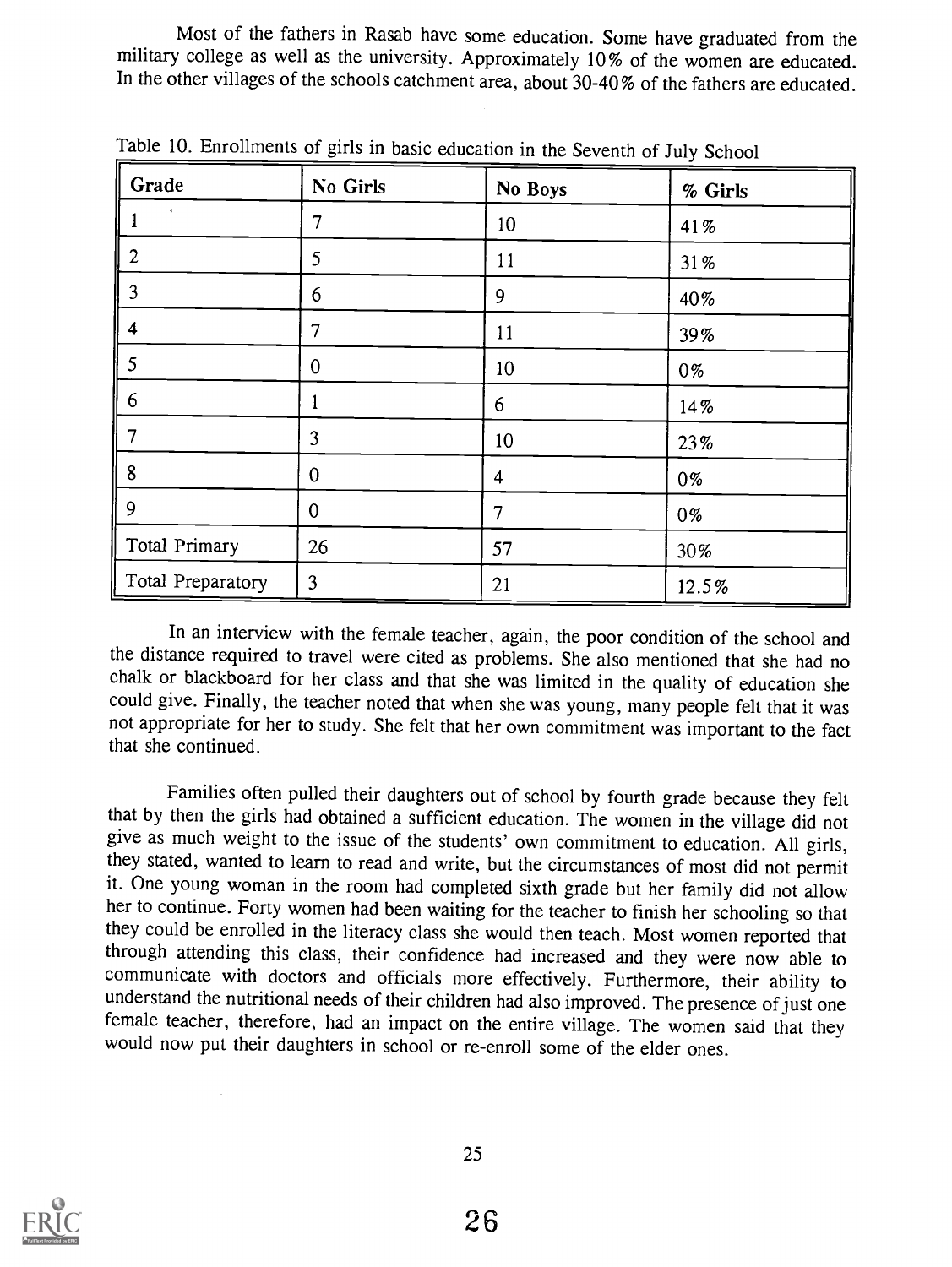Overall, the village residents demonstrated a strong commitment to education, allowing girls to continue much longer than in several other villages of the catchment area. Despite this commitment, however, the absence of a secondary school and the lack of female teachers still curtailed girls' chances for higher education. Many also seemed to be ignorant of the fact that even if a girl can read or write after four years of schooling, she is not likely to retain this knowledge if removed from school.

#### Case Study Number 4: Beit AlMugadim

This school is located two and a half hours from Dhamar town and 45 minutes from Rasab. Like the Seventh of July school, it also serves eight villages with an estimated population of 1,500. The community is considered poor with people engaged in various economic activities.

Beit AlMuqadim is a small primary school with three classrooms and seven teachers, all from the surrounding area. All classes are held outside, which of course prevents studying during the rainy season. The permanence of this outdoor classroom solution is evidenced by the fact that there are two blackboards built into the outside wall of the school. The school was built by the community with no help from the government. The closest preparatory and secondary schools are one hour away by foot at the district centre. Only boys are allowed to attend because of the distance. Enrollments are as follows:

| Grade         | No of Girls | No of Boys | % Girls |
|---------------|-------------|------------|---------|
|               |             | 20         | 9.1%    |
|               |             | 12         | 0%      |
|               |             | 18         | 5.3%    |
|               |             | 11         | 8.3%    |
|               | っ           | 10         | 16.7%   |
| b             | 0           | 10         | 0%      |
| Total Primary | 6           | 81         | 6.9%    |

Table 11. Enrollments of girls in primary education in Beit AlMuqadim

Teachers at this school stated that the common attitude of families seemed to be that if a girl learns to pray and write her name, she has reached a sufficient level of education. Generally, girls are not even encouraged to go to school.

In many families, only two out of six children, mostly boys, attended school. More specifically, they tended to be the children of educated fathers. Only 20% of men, however, are educated and most women are illiterate. In Beit AlMuqadim, the absence of a preparatory school in close proximity to the village meant that many girls could not realize their potential<br>and were forced to discontinue their studies. There were plans to build a preparatory school in the village itself and both mothers and fathers displayed anger that this had not yet

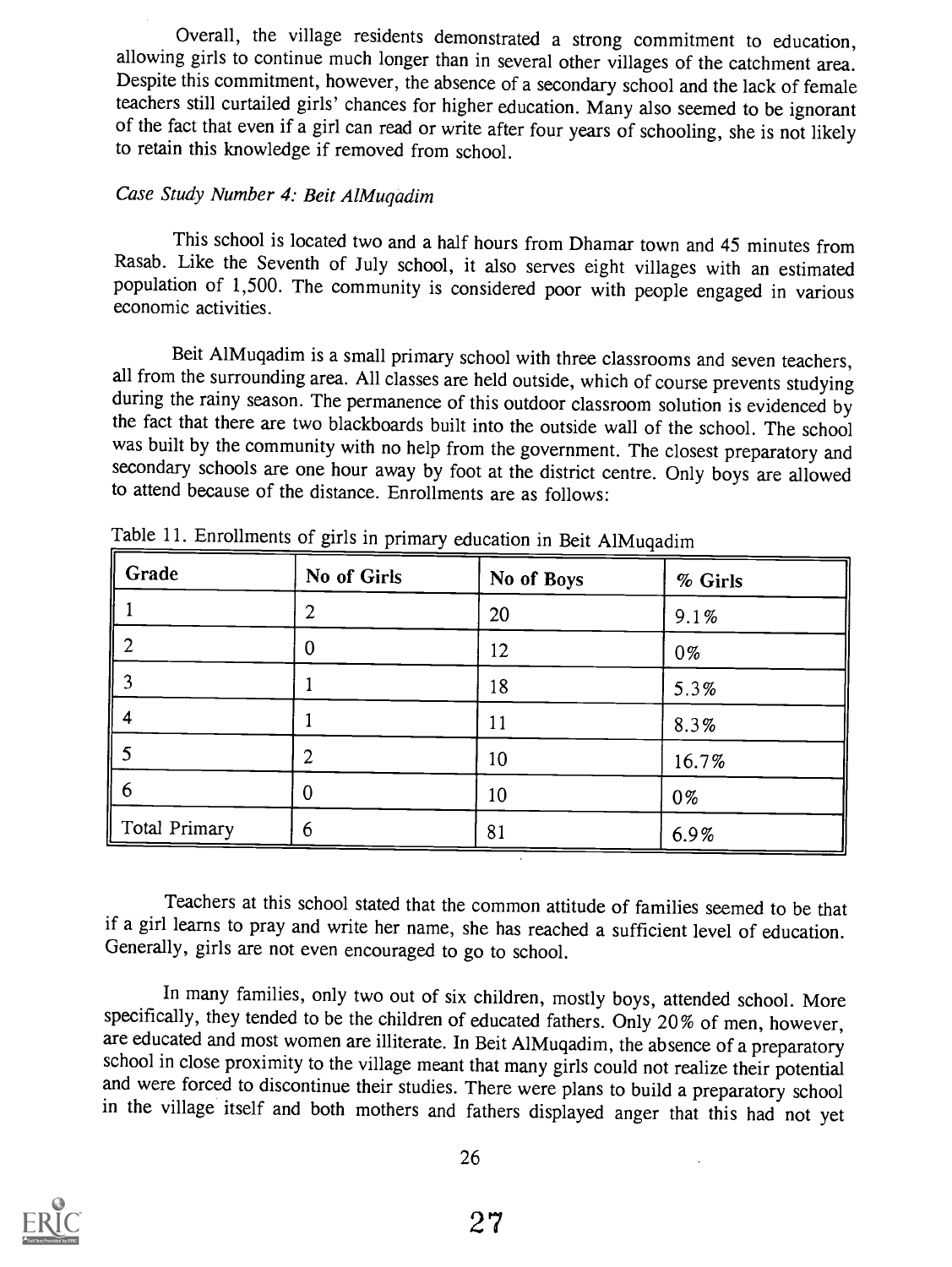happened. Some of them did not even let their sons travel to the district centre and one father stated that he had educated his daughters to the sixth grade but could not educate them further.

Families also saw the cost of education as a constraining factor, especially if the child has to repeat a grade. They blamed the teachers for the poor quality of education claiming that, instead of guiding their students, the teachers permitted themselves to hit them. This, they complained, was often gratuitous and made the children frightened of school. The Director of Statistics confirmed that this happens and said that the teachers only have secondary schooling and have not been properly trained in teaching methods or disciplinary practices.

In Utma District there are now nine female teachers teaching in seven different villages. Despite the low enrollment ratio of girls in this area, the men and women interviewed were surprisingly committed to the education of their children.

#### 3.6 Summary of Village Pair Case Studies

The purpose of the case studies was to identify the negative factors which kept some villages from realizing educational gains for girls, as well as the positive factors which created the conditions in other villages for the relatively high enrollment of girls. A number of lessons can be drawn from all four case studies, including the following.

The need for female teachers: They were seen as important because they act as role models, demonstrating the acceptability and benefit of girls having an education and they contribute to a more acceptable schooling environment for girls. Another added benefit is that they are local resources for women to act as literacy trainers. In all three areas where a female teacher was located, the women or teachers themselves initiated or sought to initiate literacy classes. In Ziraga, the two female teachers desired to start up literacy classes for women, but didn't know the procedure. In Yekar, the women had shown their enthusiasm for literacy classes, starting a system which they could not, in the end, afford. In Rasab, the women had been waiting three years for the female teacher to return so that a literacy class could be created.

The need for more communication between the Office of Education (and its local offices) and community leaders: Communities initiate, or do not initiate as the case may be, their own solutions and the Office of Education tries to respond to their demands as best it can. Given the number of schools and the scarcity of available resources, this may be the wisest overall strategy. In the case of rural girls, however, enrollment rates are so low that obviously demand and awareness must be stimulated.

The need for an active and enthusiastic leadership within the Office of Education: At present, there are a number of possibilities at village level which are not being explored. This was seen in almost every village visited. Initiatives to start literacy classes were not being followed at the official level. Consequently, there was an overall impression that if the teachers did not make an effort to take the initiative, who would? It is important that the education system itself identifies the means to create the impetus for change. Solutions range from awareness raising to finding additional female teachers for a separate shift for girls. The

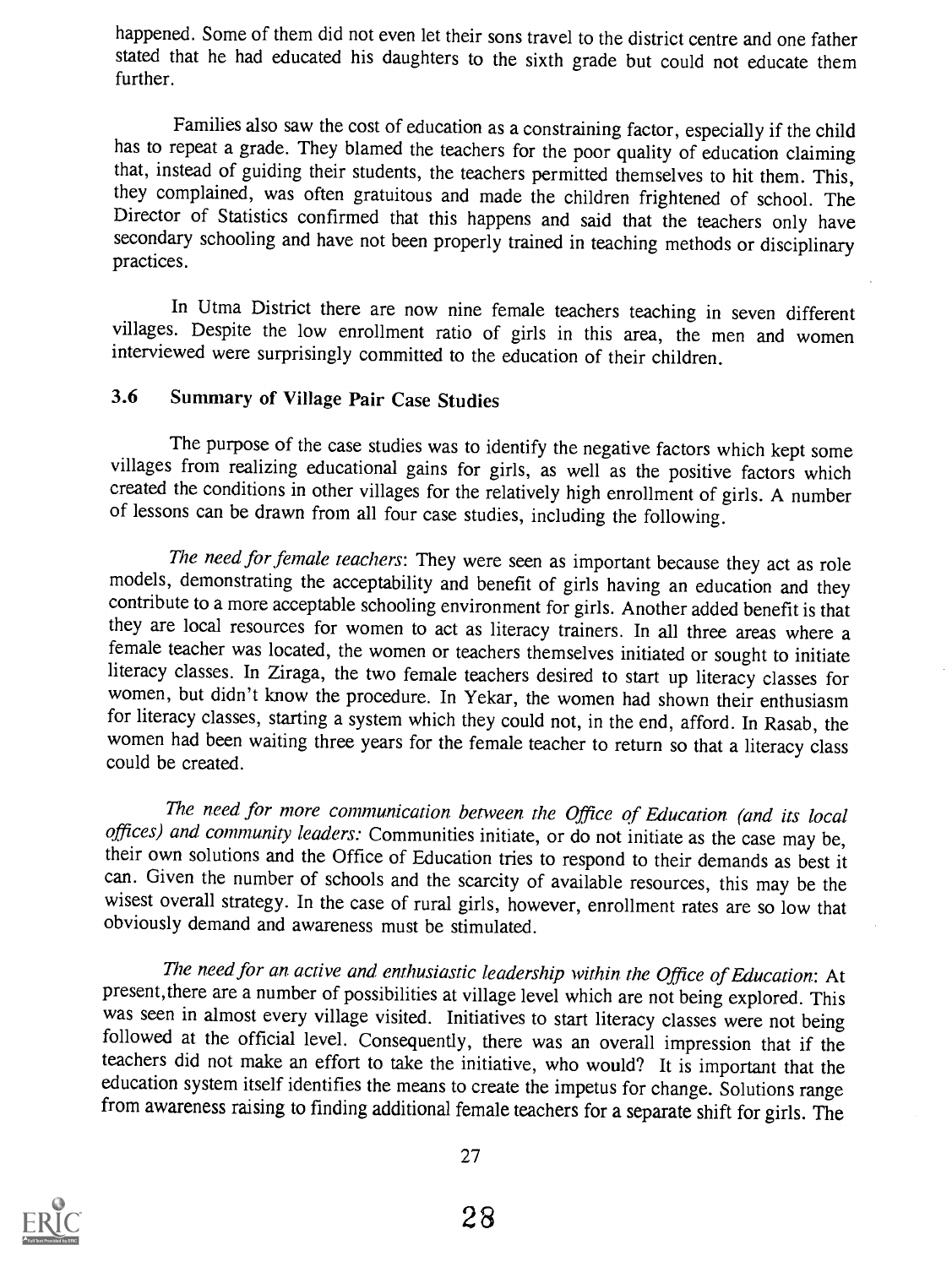active intervention of the Office of Education would be instrumental in helping communities identify practical solutions and the villages in greatest need of assistance.

#### 3.7 Assessment of Basic Education in Dhamar

From the interviews with the midwives, teacher training and education officials, along with the subsequent village case studies, it can be seen that basic education in Dhamar is influenced by a number of factors, the most important of which include:

Size of the town and the coming together of people from different tribes or cultural backgrounds: The general rule in Dhamar was that, in larger towns, social pressure to conform was reduced as a result of the confluence of different cultural attitudes and customs. In towns such as Ziraga, therefore, beliefs and behaviours towards girls' schooling tended to be more progressive.

The educational level of the men: This proved to be one of the most important factors in influencing whether girls are sent to school or not. Education appears to create its own motivation, so that a father who is himself at least partly educated is more likely to want the same for his children. These men act as trend setters and are the first to allow their daughters to go to school. Others then follow.

The size and condition of the school: This was a constraining factor, although it did not appear to be the central problem. In Ziraga, the school was used effectively during both mornings and afternoons but no attempt was made to use the school in Yekar in a similar way. Contrasting this school to the Seventh of July school in Utma, which enjoyed a higher enrollment ratio for girls, the school in Yekar was far better. Thus, in the absence of a high commitment to the education of girls, the uses and condition of the school does not become a mitigating factor.

The distance to the school: Parents were often unwilling to allow their daughters to continue beyond 6th grade because the nearest preparatory school was not in the immediate vicinity of the community and some travel was required to reach it. They feared for their daughters safety. The education of *mershidat* and midwives showed that parents could accept their daughters leaving home to train for a profession if convinced of the provision of appropriate and acceptable accommodation, and guardianship for the duration of the training. The example of the *mershidat*, therefore, could be applicable to the training of women in other fields of public service, such as the teaching profession.

The economic circumstances of individual families: The village case studies showed that economics was more of a constraint in some villages than in others. In Yekar, for example, families struggled to send just one child, usually the son, to school despite wanting to send more. This demonstrates a commitment to education, at least for boys. Sometimes lack of means prevented that commitment being translated into enrolling children. In these situations, girls were always given second priority since cultural norms provide that education would benefit the male the most.

In Dhamar, the will to educate girls was far higher than current enrollment statistics indicate. Constraining factors such as the economic situation of the family or the distance

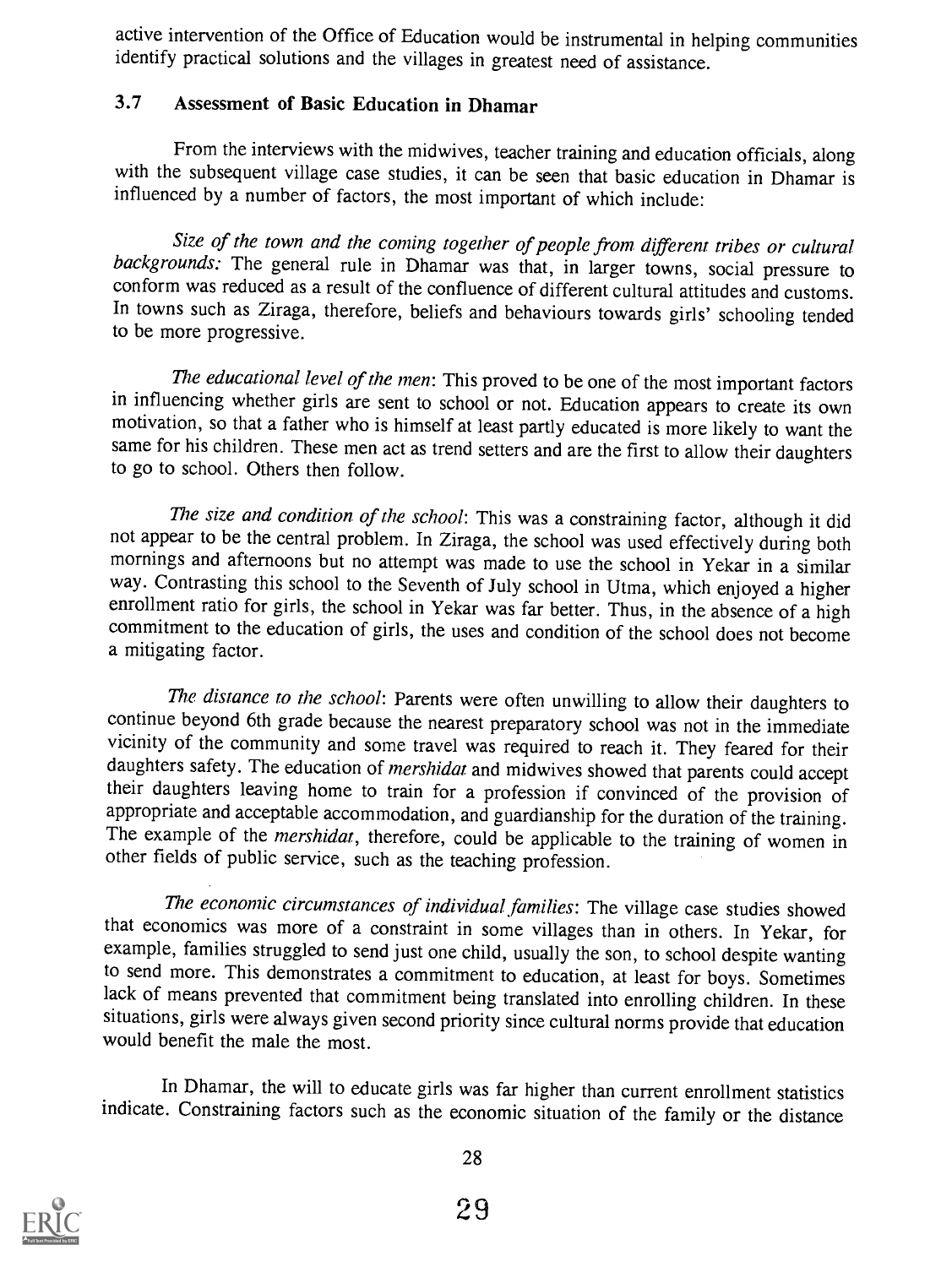required to travel to school are absolute and will effectively prevent a girl from continuing her education unless a solution can be found within the education system itself, such as the introduction of the WFP project in poor villages.



 $\ddot{\phantom{a}}$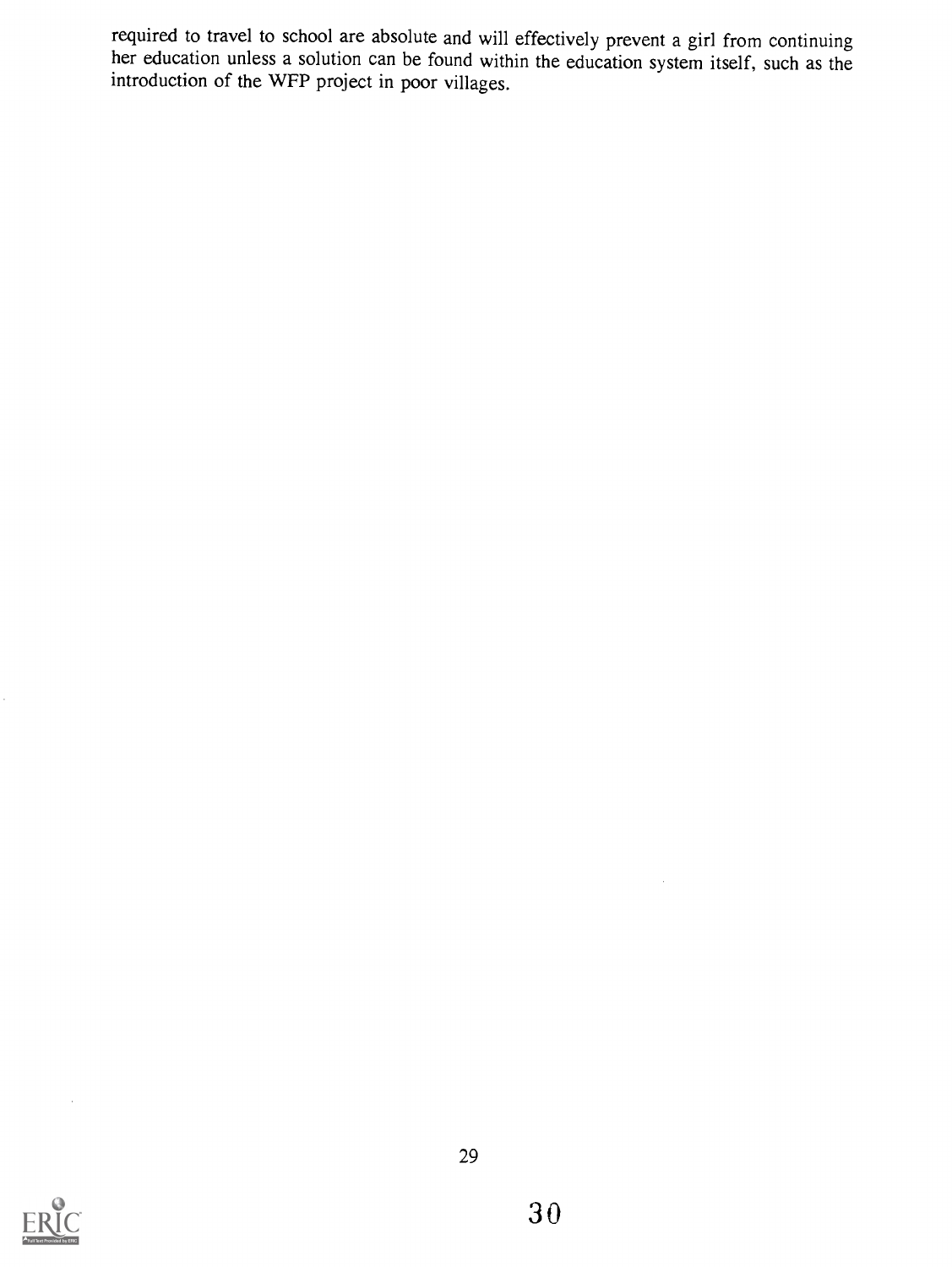#### SUMMARY AND CONCLUSIONS

Progress in the field of basic education has moved ahead slowly since 1990. This can be characterized by the following:

- Slight gains in gross enrollment ratios, with enrollments keeping just ahead of  $\blacksquare$ population growth;
- The enrollment ratio for girls as a proportion of total enrollments in primary schools has been increasing since 1990 although there has been no significant closing in the gap between enrollment ratios for girls and boys, with boys' enrollment maintaining its lead;
- Slowing in the rate of primary school enrollment since 1990;
- Improvement in the teacher/student ratio since 1991. The rate of increase of female teachers has been higher than that of males although the vast majority of female teachers remain in the urban areas and are not accessible to rural girls;
- While urban girls and both urban and rural boys have already reached, or are close  $\blacksquare$ to reaching  $85\%$  enrollment ratios, rural girls are trailing far behind, with enrollments reaching only 24.2%;
- There are large differences between governorates, with some remote or isolated governorates exhibiting only one third the enrollment ratios of others;
- High drop-out rates are a major problem for both girls and boys and this is probably the most serious problem affecting the education system. Improvements are most significant for boys, which increases the gap between girls and boys. Those most likely to continue and complete their primary schooling are still boys; and
- Yemen shows the second to lowest enrollment ratios for girls in the entire Middle  $\blacksquare$ East and North African region. On the other hand, it has the highest female primary education completion rate and the lowest female primary education dropout rate by grade 4. It also shows the largest dropout differential with boys.

There are many reasons behind the slow progress in reaching higher enrollment ratios for girls. The economic and political turbulence of the 1980s certainly played a role. Frevailing cultural norms and traditions are slow to change, although it would be a mistake to consider these an overriding factor. As was demonstrated by the Dhamar case study, some very conservative villages have witnessed a great increase in enrollment ratios for girls when the condition of the school changed. Absolute and relative constraints should therefore be differentiated. The latter include lack of awareness of the importance of education and low commitment by the parents. They can be treated by increasing communication between the community and educational bodies, modifying the curriculum to suit the practical and economic needs of rural families and gearing interventions to context related problems at the village or community level. If parents are informed of the danger of their children falling back into illiteracy after fourth grade, this could make a big difference in their decision to

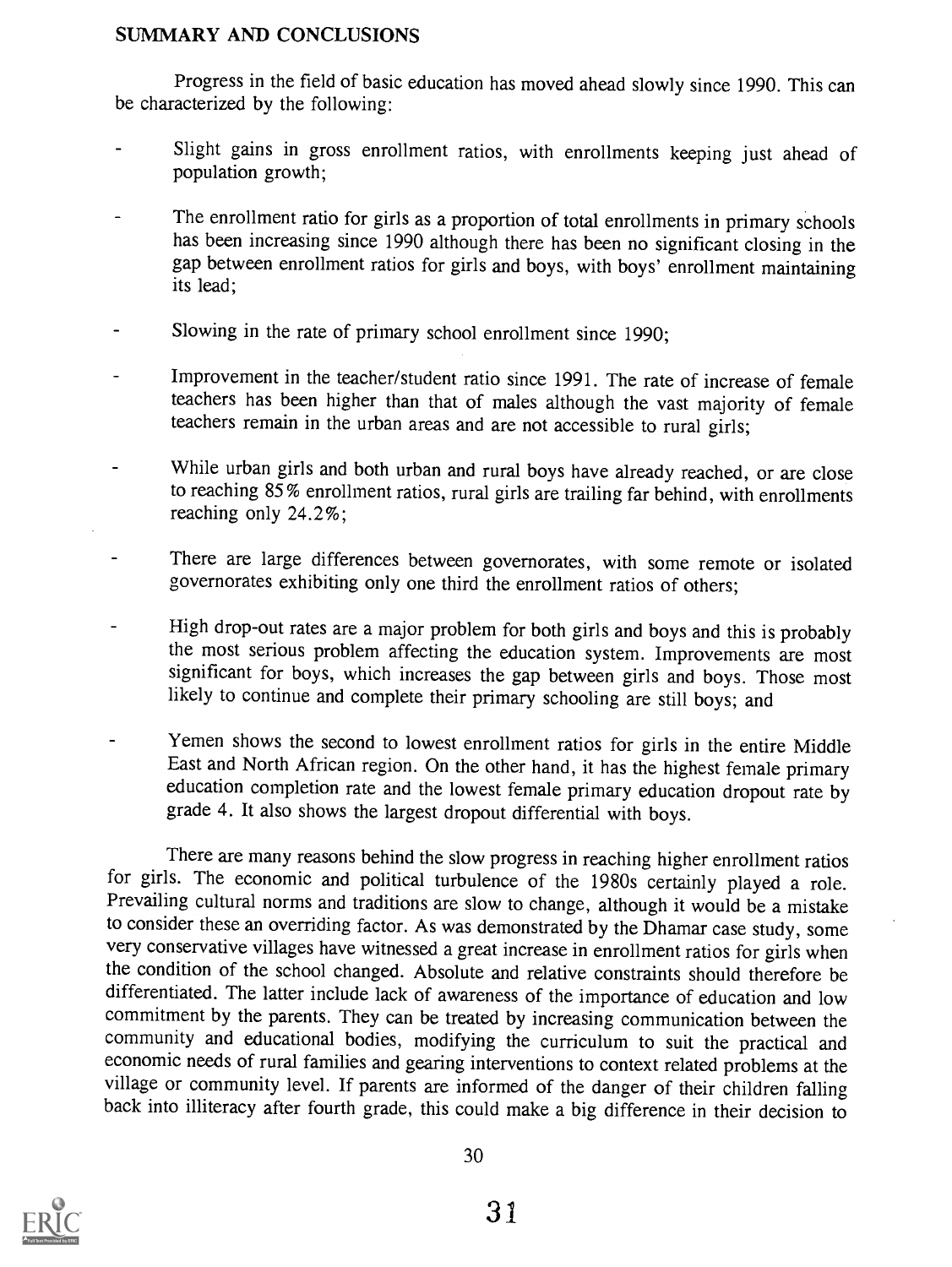pull girls out of school. In all areas, there is a will to educate girls, but in the absence of adequate facilities or relevant schools, the potential is usually lost.

In spite of the scarce resources available at official level, it would be a mistake to assume that all solutions to the problem of increasing girls' enrollments would be costly and out of reach of the already overburdened education system. Female teachers could provide literacy classes as an additional responsibility and, as in Maabar where there was a surplus of female teachers, these could be bussed to neighbouring areas where there are fewer of them.

The final conclusion in Yemen is that interventions to improve the enrollment of girls need to be individualized to the circumstances of each community. Using a mass, highly centralized approach to solve the problem of gir will miss most of the real potential that exists at the village level. Such an example can be seen in the administration of the WFP project, which, because it is centrally administered, does not reach sites where it is needed the most. The majority of aid for girls in Yemen<br>works in a similar manner. Resources could be more effectively allocated if the administration of programming were decentralized to the governorate or even district level where educational needs can be more appropriately assessed.

Missed opportunities must be avoided at all costs. In the coming years, population pressures will create a need for more and more schools, classrooms and teachers just to stay at the present level of educational achievement. The role of NGOs and other implementation agencies should be explored as a way to strengthen current programmes and to experiment with new initiatives such as the WFP projects and various pilot projects. Greater coordination<br>between communities, schools, District Education Offices, the Governorate Office of Education and the Ministry will be necessary and must be encouraged and facilitated by the creation or opening of appropriate channels.

The potential for improving basic education, especially for girls, already exists, but a leadership role needs to be taken by the Ministry of Education on how to implement new ideas and by what mechanism. One of the most devastating decisions for the rural girl-child was to close the Teacher Training Institutes in rural areas, an indication of the low priority currently given to the education of girls within the Ministry. Until this is strengthened, commitment to policies which foster the educational advancement of girls will not take place.

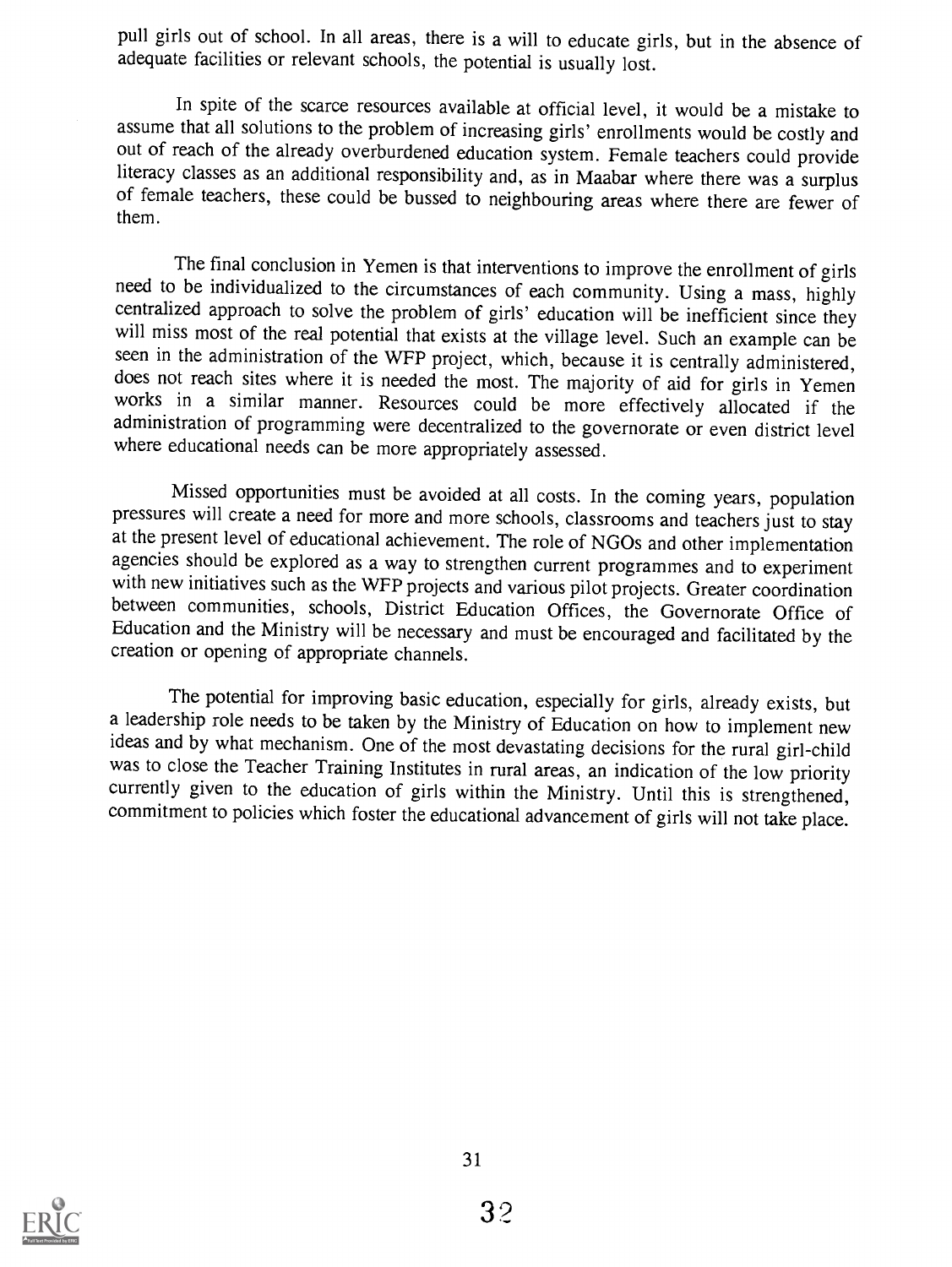#### LIST OF ACRONYMS

| <b>CSO</b>  | Central Statistical Organization    |  |  |
|-------------|-------------------------------------|--|--|
| <b>GNP</b>  | <b>Gross National Product</b>       |  |  |
| <b>MENA</b> | Middle East and North Africa Region |  |  |
| <b>MOE</b>  | Ministry of Education               |  |  |
| <b>PDRY</b> | People's Democratic Republic        |  |  |
| <b>WB</b>   | World Bank                          |  |  |
| <b>WFP</b>  | World Food Programme                |  |  |
| YAR         | Yemen Arab Republic                 |  |  |
| YR          | Yemeni Rial                         |  |  |

#### DEFINITIONS

 $\mathcal{L}$ 

Gross enrollment ratio: The total school enrollment, regardless of age, expressed as a percentage of the population in the officially defined school-age group. Since the GER includes under and over age students, it may exceed 100 per cent.

 $\sim 10$ 

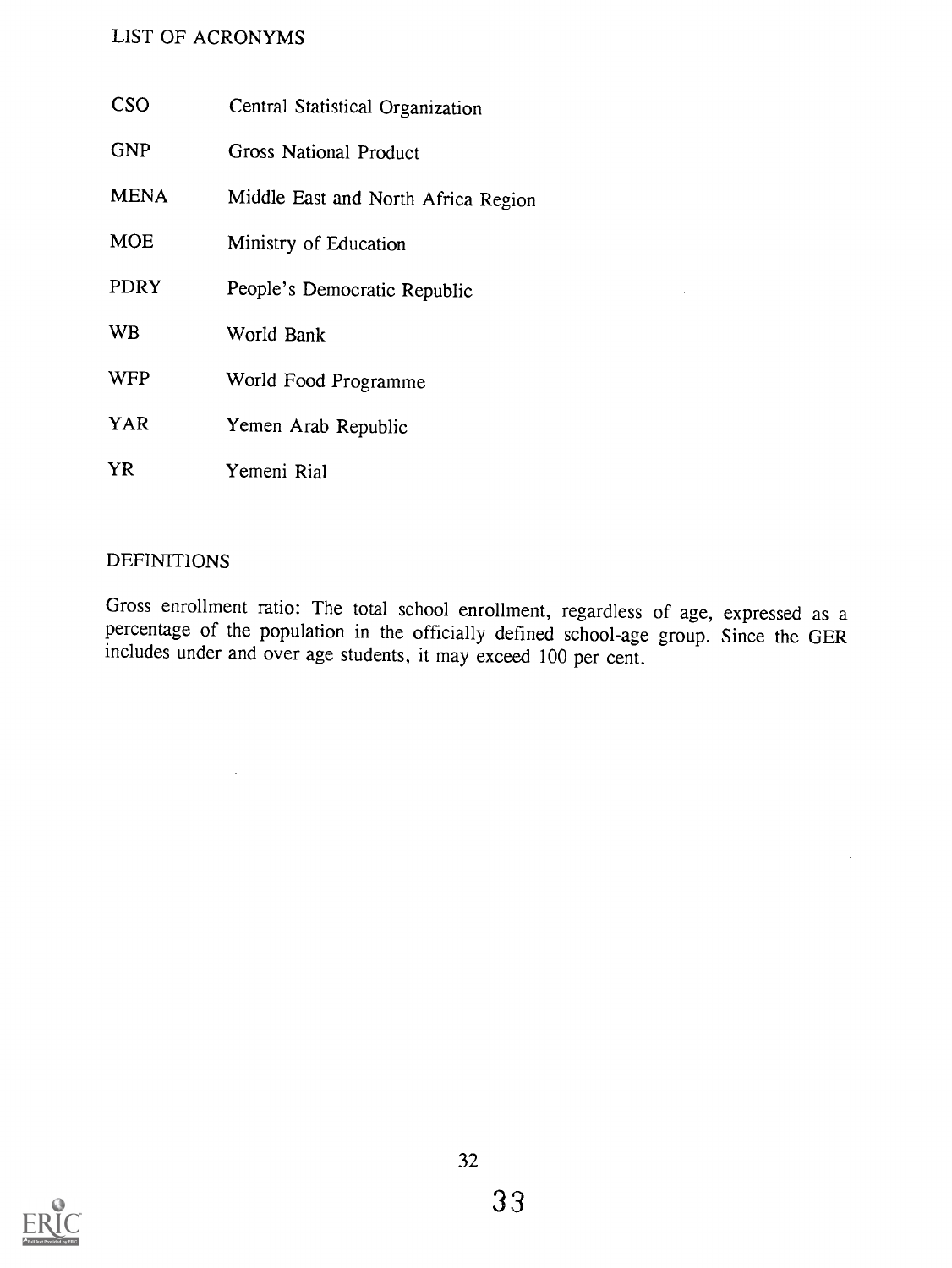## REFERENCES

| a. Ashuraey, N.M. (1995)                                                                                                          | Mid-term Review of the Programme of Cooperation 1984-1998:<br>Ministry of Education, Republic of Yemen/UNICEF Yemen,<br>September, Sana'a, Yemen                                                                                                                                                                                                     |  |  |  |  |
|-----------------------------------------------------------------------------------------------------------------------------------|------------------------------------------------------------------------------------------------------------------------------------------------------------------------------------------------------------------------------------------------------------------------------------------------------------------------------------------------------|--|--|--|--|
| b. Ashuraey, N.M. (1995)                                                                                                          | Girls' Education in Shabwah: Netherlands Embassy, Sana'a,<br>Republic of Yemen                                                                                                                                                                                                                                                                       |  |  |  |  |
| Ashuraey, N.M. (1992)                                                                                                             | The Rights of the Child in Yemen, A Preliminary Evaluation:<br>UNICEF, Sana'a                                                                                                                                                                                                                                                                        |  |  |  |  |
| Beatty, Sharon (1993)                                                                                                             | Girls Education in Shabwah Governorate: An Exploration of<br>Reasons behind the Low Levels of School Enrollment and<br>Recommendations to the Netherlands Embassy on How to<br>Improve these Levels: The Netherlands Embassy, Sana'a,<br>Republic of Yemen                                                                                           |  |  |  |  |
| Dall, Frank (1995)                                                                                                                | A Strategy for Improving the Quality and Delivery of Basic<br>Education Services in the Middle East and North Africa Region:<br>UNICEF, Paper presented at the Luftia Rabbani Foundation's<br>Euro-Arab<br>Dialogue<br>Forum VI<br>on the Quality of<br>Education/Cooperation and Exchange between Europe and the<br>Middle East, The Hague, Holland |  |  |  |  |
| Golner, Mehrah (1995)                                                                                                             | Girls' Drop-out from Primary Schooling in the Middle East and<br>North Africa: Challenges and Alternatives: UNICEF Middle<br>East and North Africa Regional Office, Amman, Jordan                                                                                                                                                                    |  |  |  |  |
| Kassem, Dr Insaf Abdu<br>(1995)                                                                                                   | A Diagnostic Report on Girls Education in Shabwah<br>Governorate: Sana'a, Republic of Yemen                                                                                                                                                                                                                                                          |  |  |  |  |
| Kassem, Dr Insaf Abdu                                                                                                             | Study of Reasons for Low Female Enrollments in Rural Areas<br>of the Northern Governorates of the Republic of Yemen: Sana'a,<br>Republic of Yemen                                                                                                                                                                                                    |  |  |  |  |
| Jindari, Abdul Karim                                                                                                              | Personal Communication (1995): Vice Minister of Planning and<br>Statistics, MoE, Sana'a, Republic of Yemen                                                                                                                                                                                                                                           |  |  |  |  |
| CSO, Ministry of Planning and Development (1995)<br>Statistical Year Book 1994: Republic of Yemen                                 |                                                                                                                                                                                                                                                                                                                                                      |  |  |  |  |
| CSO, Ministry of Planning and Development (1995)<br>1994 Population and Housing Census: Preliminary Results,<br>Republic of Yemen |                                                                                                                                                                                                                                                                                                                                                      |  |  |  |  |



 $\hat{\mathcal{A}}$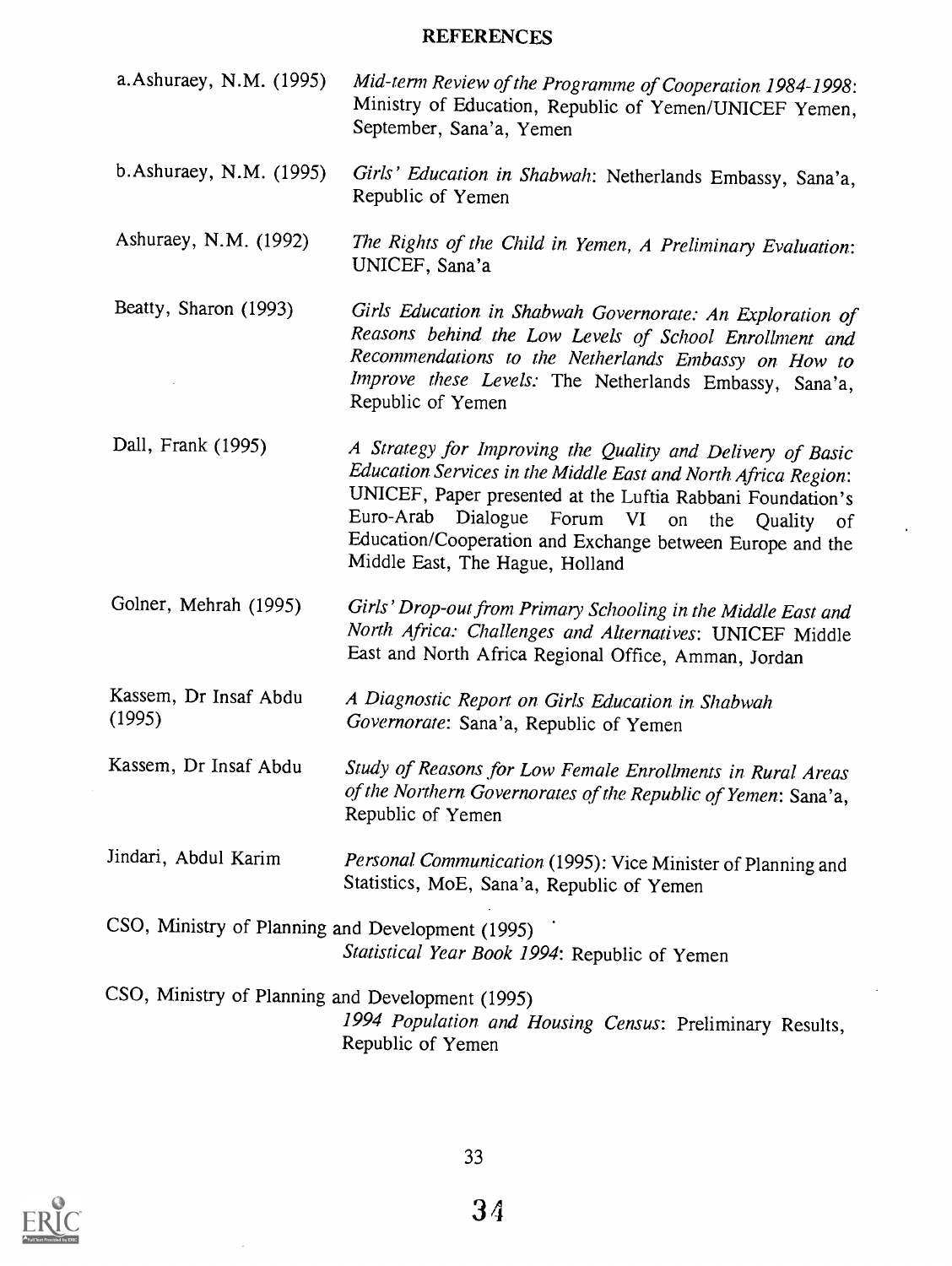| CSO, Ministry of Planning and Development, the Pan Arab Project for Child Development<br>and Macro International Inc. (1994) |                                                                                                                                                                                      |  |  |  |  |  |  |
|------------------------------------------------------------------------------------------------------------------------------|--------------------------------------------------------------------------------------------------------------------------------------------------------------------------------------|--|--|--|--|--|--|
|                                                                                                                              | Yemen Demographic and Maternal and Child Health Survey<br>1991/1992: Calverton, Maryland, U.S.A.                                                                                     |  |  |  |  |  |  |
|                                                                                                                              | CSO, Ministry of Planning and Development (1992)                                                                                                                                     |  |  |  |  |  |  |
|                                                                                                                              | Population and Development in the Republic of Yemen, Volume<br>II. Proceedings of the First National Population Policy<br>Conference, October 26-29, 1991: Sana'a, Republic of Yemen |  |  |  |  |  |  |
| CSO, Ministry of Planning and Development (1992)                                                                             |                                                                                                                                                                                      |  |  |  |  |  |  |
|                                                                                                                              | Migrant Workers: Final Results on the Migrant Returnees after<br>August 2, 1990: Sana'a, Republic of Yemen                                                                           |  |  |  |  |  |  |
| CSO, Ministry of Planning and Development (1991)                                                                             |                                                                                                                                                                                      |  |  |  |  |  |  |
|                                                                                                                              | National Population Strategy 1900-2000: Ministerial Cabinet<br>Decree No 356, Republic of Yemen                                                                                      |  |  |  |  |  |  |
|                                                                                                                              | National Preparatory Committee for the Fourth World Conference on Women (1995)                                                                                                       |  |  |  |  |  |  |
|                                                                                                                              | National Report on the Status of Women in the Republic of<br>Yemen: Sana'a, Republic of Yemen                                                                                        |  |  |  |  |  |  |
| World Bank (1995)                                                                                                            | Republic of Yemen: Dimensions of Economic Adjustment and<br>Structural Reform. Report Number 14029-YEM                                                                               |  |  |  |  |  |  |
| World Bank (1992)                                                                                                            | ROY Human Development: Societal Needs and Human Capital<br>Response. Report Number 9765-YEM88                                                                                        |  |  |  |  |  |  |



 $\frac{1}{\sqrt{2}}$ 

 $\label{eq:2} \frac{1}{\sqrt{2}}\left(\frac{1}{\sqrt{2}}\right)^{2} \left(\frac{1}{\sqrt{2}}\right)^{2} \left(\frac{1}{\sqrt{2}}\right)^{2}$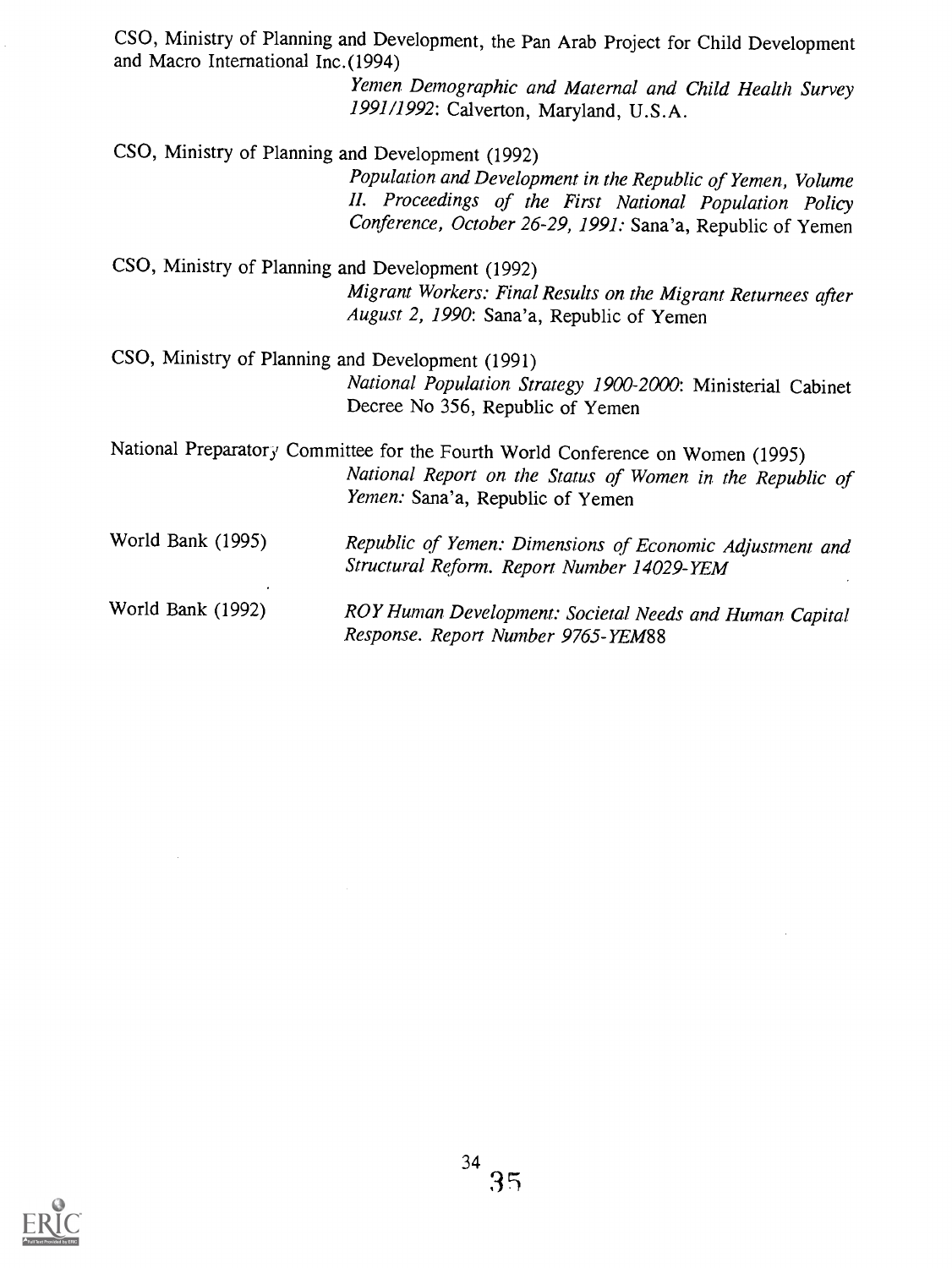

#### U.S. Department of Education

Office of Educational Research and Improvement (OERI) National Library of Education (NLE) Educational Resources Information Center (ERIC)



## REPRODUCTION RELEASE

(Specific Document)

#### I. DOCUMENT IDENTIFICATION:

Title: Basic Education for Girls in Yemen Country Case Study and Analysis: Mid-Decade Review of Education for All

Author(s):

Corporate Source: Publication Date: Publication Date:

#### II. REPRODUCTION RELEASE:

In order to disseminate as widely as possible timely and significant materials of interest to the educational community, documents announced in the monthly abstract journal of the ERIC system, Resources in Education (RIE), are usually made available to users in microfiche, reproduced paper copy, and electronic media, and sold through the ERIC Document Reproduction Service (EDRS). Credit is given to the source of each document, and, if reproduction release is granted, one of the following notices is affixed to the document.

If permission is granted to reproduce and disseminate the identified document, please CHECK ONE of the following three options and sign at the bottom of the page.

| The sample sticker shown below will be<br>affixed to all Level 1 documents                                                                                    | The sample sticker shown below will be<br>affixed to all Level 2A documents                                                                                                                                                                                                                                                                                                                                                                                                                                       |                                            |         | The sample sticker shown below will be<br>affixed to all Level 2B documents                        |  |
|---------------------------------------------------------------------------------------------------------------------------------------------------------------|-------------------------------------------------------------------------------------------------------------------------------------------------------------------------------------------------------------------------------------------------------------------------------------------------------------------------------------------------------------------------------------------------------------------------------------------------------------------------------------------------------------------|--------------------------------------------|---------|----------------------------------------------------------------------------------------------------|--|
| PERMISSION TO REPRODUCE AND<br>DISSEMINATE THIS MATERIAL HAS<br><b>BEEN GRANTED BY</b>                                                                        | PERMISSION TO REPRODUCE AND<br>DISSEMINATE THIS MATERIAL IN<br>MICROFICHE, AND IN ELECTRONIC MEDIA<br>FOR ERIC COLLECTION SUBSCRIBERS ONLY.<br><b>HAS BEEN GRANTED BY</b>                                                                                                                                                                                                                                                                                                                                         |                                            |         | PERMISSION TO REPRODUCE AND<br>DISSEMINATE THIS MATERIAL IN<br>MICROFICHE ONLY HAS BEEN GRANTED BY |  |
| Sam                                                                                                                                                           |                                                                                                                                                                                                                                                                                                                                                                                                                                                                                                                   |                                            |         |                                                                                                    |  |
| TO THE EDUCATIONAL RESOURCES<br>INFORMATION CENTER (ERIC)                                                                                                     | TO THE EDUCATIONAL RESOURCES<br><b>INFORMATION CENTER (ERIC)</b>                                                                                                                                                                                                                                                                                                                                                                                                                                                  |                                            |         | TO THE EDUCATIONAL RESOURCES<br><b>INFORMATION CENTER (ERIC)</b>                                   |  |
|                                                                                                                                                               | 2A                                                                                                                                                                                                                                                                                                                                                                                                                                                                                                                |                                            | 2B      |                                                                                                    |  |
| Level 1                                                                                                                                                       | Level 2A                                                                                                                                                                                                                                                                                                                                                                                                                                                                                                          |                                            |         | Level 2B                                                                                           |  |
|                                                                                                                                                               |                                                                                                                                                                                                                                                                                                                                                                                                                                                                                                                   |                                            |         |                                                                                                    |  |
|                                                                                                                                                               |                                                                                                                                                                                                                                                                                                                                                                                                                                                                                                                   |                                            |         |                                                                                                    |  |
| Check here for Level 1 release, permitting reproduction<br>and dissemination in microfiche or other ERIC archival<br>media (e.g., electronic) and paper copy. | Check here for Level 2A release, permitting reproduction<br>and dissemination in microfiche and in electronic media<br>for ERIC archival collection subscribers only                                                                                                                                                                                                                                                                                                                                              |                                            |         | Check here for Level 2B release, permitting<br>reproduction and dissemination in microfiche only   |  |
|                                                                                                                                                               | Documents will be processed as indicated provided reproduction quality permits.<br>If permission to reproduce is granted, but no box is checked, documents will be processed at Level 1.                                                                                                                                                                                                                                                                                                                          |                                            |         |                                                                                                    |  |
|                                                                                                                                                               | I hereby grant to the Educational Resources Information Center (ERIC) nonexclusive permission to reproduce and disseminate this document<br>as indicated above. Reproduction from the ERIC microfiche or electronic media by persons other than ERIC employees and its system<br>contractors requires permission from the copyright holder. Exception is made for non-profit reproduction by libraries and other service agencies<br>to satisfy information needs of educators in response to discrete inquiries. |                                            |         |                                                                                                    |  |
| Signature:<br>Sign                                                                                                                                            |                                                                                                                                                                                                                                                                                                                                                                                                                                                                                                                   | Printed Name/Position/Title:               |         | INFORMIFTIO                                                                                        |  |
| here, $\rightarrow$<br>Organization/Address:<br>please                                                                                                        | Education /w AU Forum                                                                                                                                                                                                                                                                                                                                                                                                                                                                                             |                                            | 5682364 | 53'<br>-YSL8SL2                                                                                    |  |
| UNESCO                                                                                                                                                        |                                                                                                                                                                                                                                                                                                                                                                                                                                                                                                                   | E-Mail Address:<br>2. M VIIer @ Unesco.org |         | Date:                                                                                              |  |
|                                                                                                                                                               |                                                                                                                                                                                                                                                                                                                                                                                                                                                                                                                   |                                            |         |                                                                                                    |  |
|                                                                                                                                                               |                                                                                                                                                                                                                                                                                                                                                                                                                                                                                                                   |                                            |         | (over)                                                                                             |  |